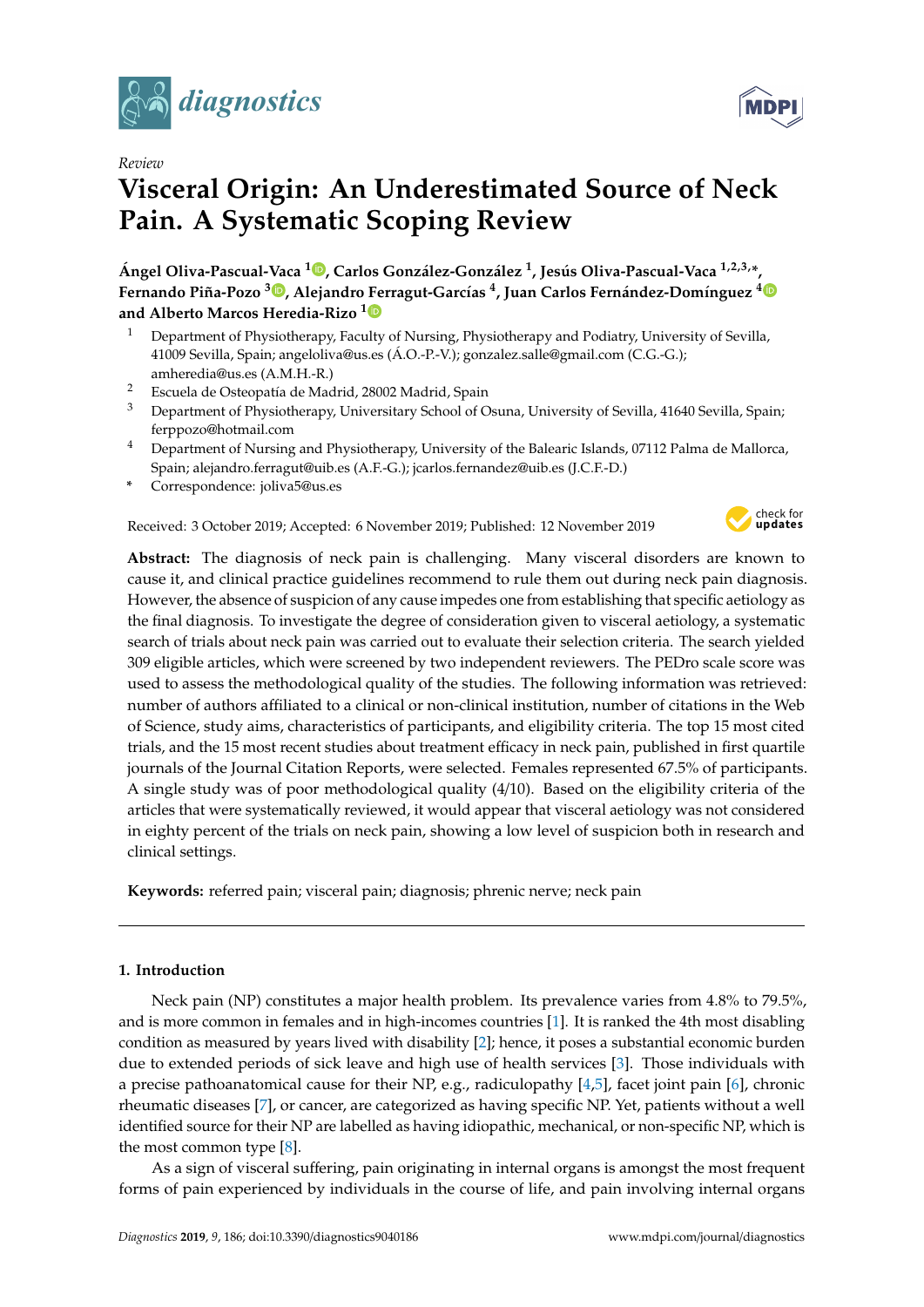is a major occurrence in the clinical setting [\[9](#page-16-8)[,10\]](#page-16-9). The rule in visceral nociception is that pain is referred to somatic tissues, being felt at a site other than the affected viscera [\[10\]](#page-16-9). Visceral referred pain (VRP) occurs, as secondary hyperalgesia, in somatic areas neuromerically connected with the affected organs [10]. The overlap of somatic and visceral afferent information into a shared neural p[ath](#page-16-9)[way](#page-16-10) seems to be related to a misinterpretation at peripheral, spinal, or supraspinal levels [10,11]. The precise substrate underlying this phenomenon remains unknown [12]; it has been stated that it might explain the strong association between back pain and digestive disorders [13].

Understanding and awareness of referred pain is key for a precise diagnosis of the pain source [14]. Previous evidence shows that gastrointestinal, biliary, renal, hepatic, heart, and pulmonary disorders may evoke referred pain to the upper quadrant of the body, including the neck region [15]. The discrimination between visceral and somatic sources of pain is not always evident, and if it is not achieved, it may lead to extensive diagnostic procedures and ineffective treatment approaches [16]. Visceral disorders [may](#page-17-3) evoke referred altered sensitivity, e.g., hyperalgesia or allodynia [17]. For instance, the radiation of pain to the neck and/or upper extremity that occurs during acute coronary syndromes [18] is experienced in more than 65% of cases [19]. Eighty-eight percent of patients with colonoscopy-induced splenic injury complain of pain along the C3-C4 dermatomes due to irritation of the diaphragm or distention of the splenic capsule [20] (Figure [1\)](#page-1-0) [21]. That happens during attempts at sheath insertion into the right or middle hepatic vein in liver biopsy as well [\[22\]](#page-17-9). Further, it can also be caused by more common, frequently long-lasting, and not so life-threatening conditions, such as hiatal hernias and gastroesophageal reflux disease [23].

<span id="page-1-0"></span>

Figure 1. Pattern of visceral referred pain along the C2-C3-C4 dermatomes. (A) Anterior view; posterior view. (**B**) posterior view.

When routinely evaluating patients with NP, it is easy to miss manifestations of an underlying When routinely evaluating patients with NP, it is easy to miss manifestations of an underlying disease, and misdiagnose neck disorders of visceral origin [15,24]. Clinical practice guidelines for the disease, and misdiagnose neck disorders of visceral origin [\[15,](#page-17-2)[24\]](#page-17-11). Clinical practice guidelines for the management of NP recommend a detailed physical examination to rule out the possibility of VRP in individuals with NP [\[25\]](#page-17-12). Hence, clinical trials assessing treatment efficacy in NP should exclude participants with suspected VRP after a comprehensive evaluation. Otherwise, this selection bias participants with suspected VRP after a comprehensive evaluation. Otherwise, this selection bias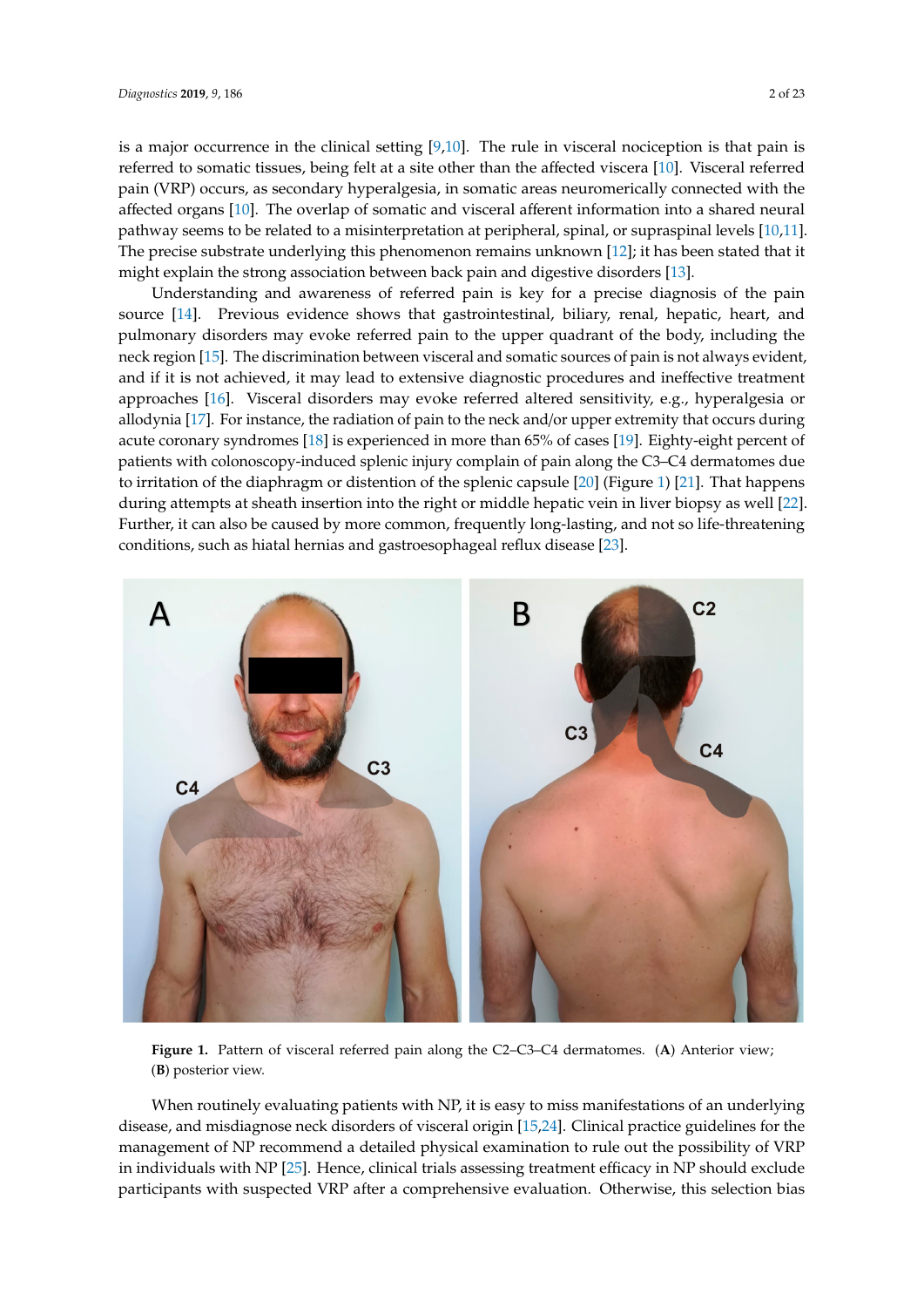would show an underconsideration of that source of NP, and in addition, result in a likely incorrect estimation of the treatment's effect size. Therefore, the aim of the systematic review was to investigate to what extent the top 15 most cited and the 15 most recent clinical trials published in high impact journals, by November 2018, that assessed treatment outcomes in patients with NP, took into account VRP when establishing their eligibility criteria.

#### **2. Materials and Methods**

The present systematic review was performed according to the Preferred Reporting Item for Systematic Reviews and Meta-Analyses extension for Scoping Reviews guidelines [\[26\]](#page-17-13). It has been registered in the International Prospective Register of Systematic Reviews (PROSPERO), with registration number CRD42018101987.

#### *2.1. Data Sources and Search Strategy*

One author (C.G.-G.) conducted a systematic computerized search between November and December 2018 using the Web of Science database. The search used the key terms neck pain and trial, and considered the following limitations: both key terms being included in the title of the article; language—English/Spanish/Italian/French; and having a publication date between January 1995 and November 2018.

## *2.2. Study Selection*

In order to obtain the information from high-quality studies, eligible articles were the top 15 most cited clinical trials published between 1995 and 2018, and the 15 most recent studies included in high impact journals (first quartile of the Journal Citation Reports in the year of publication of the study), which assessed any therapy for subjects suffering from NP. Those articles with any of the following characteristics were excluded: NP patients with only a traumatic, surgical, or neurological origin for the condition; study protocols for clinical trials; studies including only elderly adults (older than 65 years), or including adolescents or children (younger than 18 years); or a lack of a clear description of the eligibility criteria. All relevant titles were saved in a reference manager (EndNote®, version X8.2, Thomson Reuters). Two researchers (C.G.-G. and Á.O.-P.-V.) independently performed the assessment of the studies in a blinded and standardized manner, taking into account the eligibility criteria previously set out. In the case of a disagreement, the issue was discussed together with a third member of the research team (A.M.H.-R.) until a final consensus was reached.

#### *2.3. Assessment of the Methodological Quality*

The Physiotherapy Evidence Database (PEDro) scale score was used to assess the methodological quality of the clinical trials. The PEDro scale is an 11-item tool where items are scored as either absent (0) or present (1), except for item 1 that refers to external validity of the study. A final score from 0 to 10 is given. The PEDro scale is a valid [\[27\]](#page-17-14) and reliable [\[28\]](#page-17-15) tool to rate the methodological quality of clinical trials. A cut-off of at least 5 or 6 points is required for a study to be of adequate quality [\[29\]](#page-17-16). PEDro scores were extracted from the PEDro database. Two independent raters (J.C.F.-D. and A.F.-G.) evaluated, with the PEDro scale, those trials not included in the PEDro database. A final consensus about the final score was reached, together with a third member of the research team (A.M.H.-R.), whenever necessary.

#### *2.4. Data Extraction*

Once the studies were selected, two authors (C.G.-G. and J.O.-P.-V.) independently retrieved the following information from each article following a standardized form: the number of authors affiliated with a clinical institution, e.g., hospital, private practice, or health-center, and the number affiliated with a non-clinical institution, e.g., a university or research center; total number of citations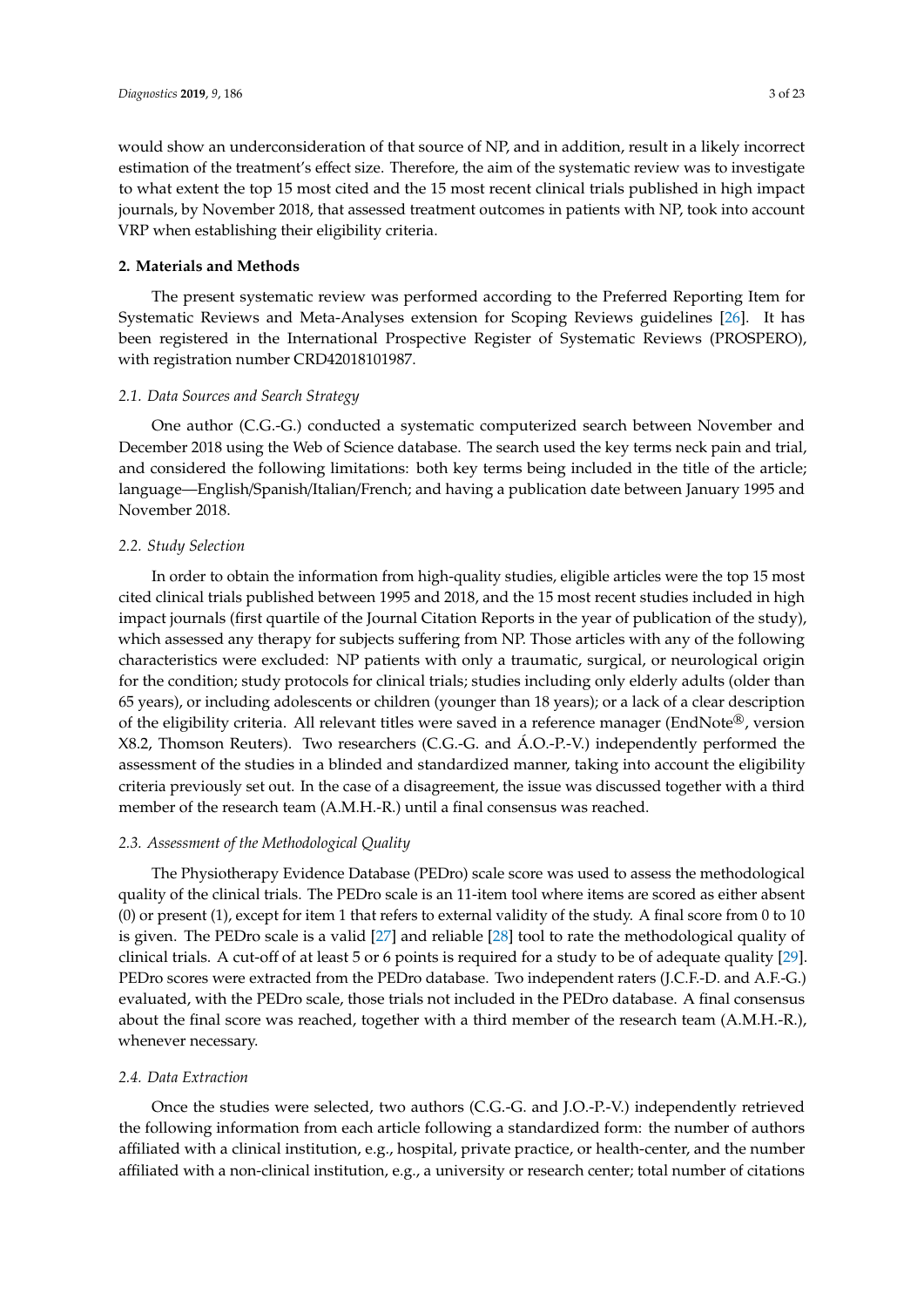in the Web of Science; the PEDro scale score; aims of the study; sample size and characteristics of participants (distribution by sex, mean age and pain duration); and eligibility criteria (inclusion and exclusion criteria). Data collected from the studies we included were pooled into tables.

#### **3. Results**

#### *3.1. Study Selection*

The search strategy resulted in a total of 309 relevant articles that were retrieved through the Web of Science database. Then, 94 studies were excluded for not matching the eligibility criteria. From the remaining 215 articles, 30 of them were finally included. All selected studies were written in English. Two of the top 15 most cited articles were excluded and replaced by the next most cited clinical trials in the list. The reason was that the sample population and the eligibility criteria used were the same as in other studies with a higher number of citations that were published by the same research groups and that had been already included for further analysis. Figure 2 shows the flow diagram for the study selection process. *3.1. Study Selection* 

<span id="page-3-0"></span>

**Figure 2.** Flowchart diagram of the study selection process (Preferred Reporting Item for Systematic **Figure 2.** Flowchart diagram of the study selection process (Preferred Reporting Item for Systematic Reviews and Meta-Analyses, PRISMA, guidelines). Q1, first quartile; JCR, Journal Citation Reports. Reviews and Meta-Analyses, PRISMA, guidelines). Q1, first quartile; JCR, Journal Citation Reports.

# *3.2. Study Characteristics 3.2. Study Characteristics*

descriptions of articles included in this systematic review are presented in Table [1;](#page-8-0) Table [2.](#page-12-0) Researchers from non-clinical institutions authored more than 90% of the studies (28 out of 30), while authors From their emitted institutions databased more than 90% of the studies (28 out of 30), while database<br>from clinical institutions, e.g., hospitals, health-centers, and private practices, participated in 79% of trials (21 out of 30). The studies included a total of 4467 participants, with females representing 67.5% of the total (3017 females). One clinical trial did not clearly specify the sex distribution of the study of the study sample [\[30\]](#page-17-17). Two studies recruited exclusively females [\[31](#page-17-18)[,32\]](#page-17-19), and only two of them selected more early to go, the studies recruited exclusively remained  $[3,3,2]$ , and only two of them selected from male than female individuals [\[33](#page-17-20)[,34\]](#page-18-0). The mean age of participants was between 35 and 53 years, more manipulation female individuals  $\frac{33}{35}$ . The mean age of participants was between 35 and 53  $\frac{35}{10}$ . with one study including younger participants (mean age of 21 years) [\[35\]](#page-18-1). All of the clinical trials which were included were randomized and controlled. Detailed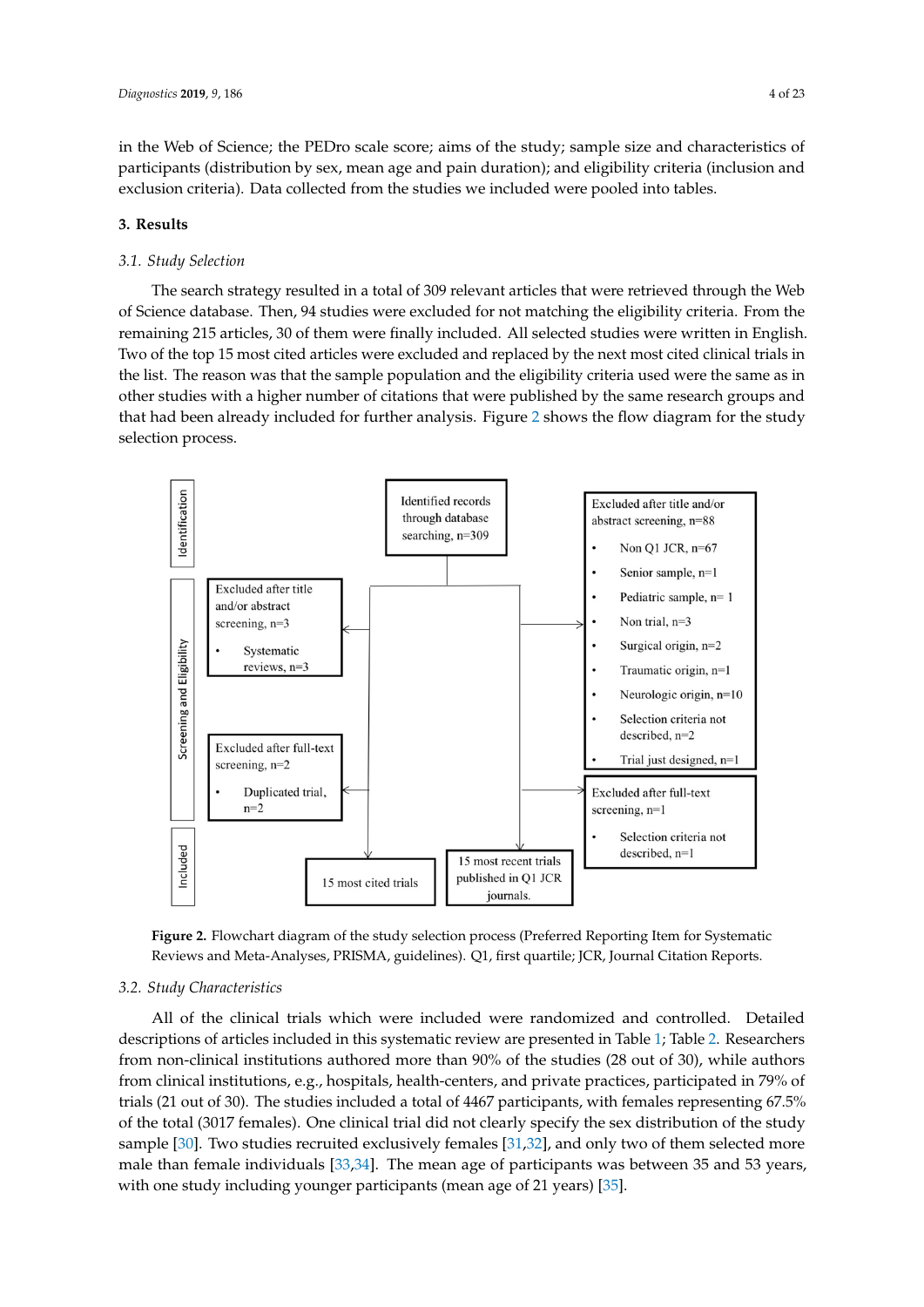#### *3.3. Methodological Quality of Studies*

The assessment of the methodological quality by means of the PEDro scale revealed that, in general, the top 15 most cited clinical trials denoted adequate to good methodological quality, with a final score of six points or higher, except for one study that scored five out of 10 points (Table [1\)](#page-8-0) [\[36\]](#page-18-2). Similar findings were observed amongst the 15 most recent articles published in high impact journals (Table [2\)](#page-12-0), although one study denoted poor methodological quality (four out of 10) [\[37\]](#page-18-3). One of all studies included achieved excellent methodological quality (10 out of 10) [\[38\]](#page-18-4). The reliability between coders for those studies whose scores were not available in the PEDro database was almost perfect (Kappa = 0.84) [\[39\]](#page-18-5).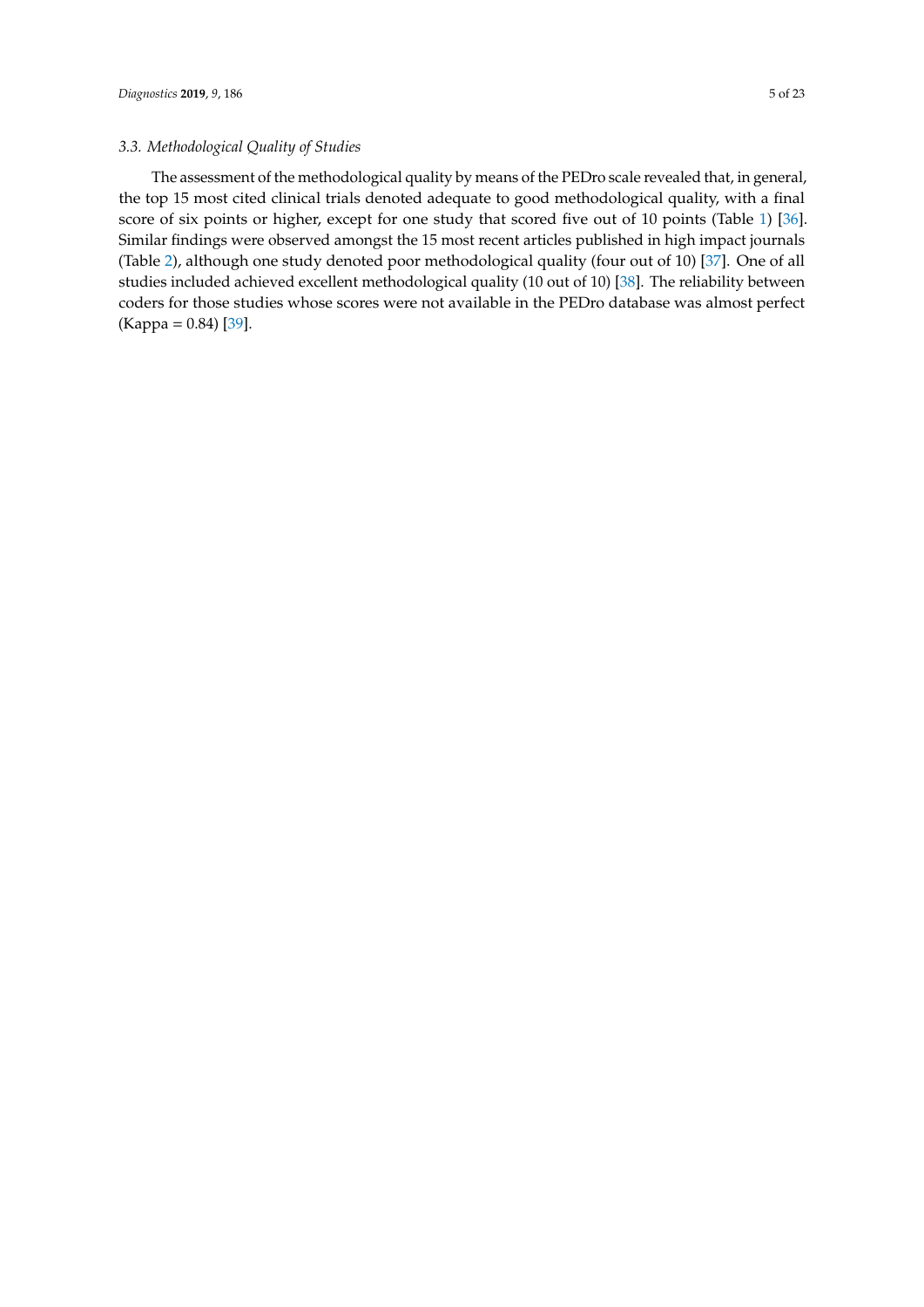| Study<br><b>Authors' Institutions</b><br><b>Number of Citations</b>           | PEDro<br><b>Score</b> | Aim                                                                                                           | Participants<br>(Sex and Mean Age)            | <b>Inclusion Criteria</b>                                                                                                                                                                                             | <b>Exclusion Criteria</b>                                                                                                                                                                                                                                                                                                                                                                                              |
|-------------------------------------------------------------------------------|-----------------------|---------------------------------------------------------------------------------------------------------------|-----------------------------------------------|-----------------------------------------------------------------------------------------------------------------------------------------------------------------------------------------------------------------------|------------------------------------------------------------------------------------------------------------------------------------------------------------------------------------------------------------------------------------------------------------------------------------------------------------------------------------------------------------------------------------------------------------------------|
| Ylinen et al., 2003 [32]<br>Clinical: 5<br>Non-Clinical: 4<br>Citations: 285  | 7/10                  | Assess the efficacy of intensive<br>isometric training and light<br>endurance training in chronic NP          | $N = 180$<br>All females<br>46 years          | Females; aged 25 to 53 years; office<br>worker; permanently employed;<br>motivated to continue working and for<br>rehabilitation; constant or frequently<br>occurring $NP$ > than 6 months                            | Severe neck disorders, e.g., disk prolapse<br>and spinal stenosis; postoperative<br>conditions in the neck-shoulder; severe<br>trauma; instability; spasmodic torticollis;<br>frequent migraine; peripheral nerve<br>entrapment; fibromyalgia; shoulder<br>tendonitis, bursitis, or capsulitis;<br>inflammatory rheumatic disease; severe<br>psychiatric illness; diseases that prevent<br>physical loading; pregnancy |
| Cleland et al., 2005 [40]<br>Clinical: 5<br>Non-Clinical: 0<br>Citations: 156 | 8/10                  | Evaluate the immediate effects of<br>thoracic SM in chronic NP                                                | $N = 36$<br>27 females<br>9 males<br>35 years | Aged 18 to 60 years; primary complaint<br>of mechanical NP, defined as<br>non-specific pain in the cervicothoracic<br>region and exacerbated by neck<br>movements                                                     | Red flags for serious spinal conditions, e.g.,<br>infection, tumors, osteoporosis, fracture;<br>positive signs or symptoms suggestive of<br>nerve root involvement, e.g., altered upper<br>limb reflexes, sensation, or strength;<br>cervical or thoracic surgery; prior SM<br>treatment; thoracic spine hypermobility;<br>pregnancy                                                                                   |
| Jordan et al., 1998 [36]<br>Clinical: 3<br>Non-Clinical: 3<br>Citations: 152  | 5/10                  | Assess the effectiveness of intensive<br>cervical training vs. PT vs.<br>chiropractic treatment in chronic NP | $N = 119$<br>88 females 31 males<br>39 years  | Aged 20 to 60 years; $NP > 3$ months<br>with or without non-radicular pain; to<br>live within a close distance to the<br>hospital; X-ray examination of the<br>cervical spine; to be able to speak and<br>read Danish | Acute NP with no freedom of movement:<br>PT, SM, or training for the neck-upper<br>extremity within 6 months; neuropathy;<br>systemic disease; inflammatory joint or<br>muscle disease; headache dominating over<br>NP; migraine; hypermobility; whiplash;<br>primary shoulder or upper extremity<br>problems; previous neck surgery                                                                                   |
| Irnich et al., 2001 [41]<br>Clinical: 0<br>Non-Clinical: 10<br>Citations: 146 | 7/10                  | Compare the efficacy of acupuncture<br>vs. massage combined with "sham"<br>laser acupuncture in chronic NP    | $N = 177$<br>117 females 60 males<br>52 years | Aged 18 to 85 years; chronic NP;<br>painful restriction of neck mobility $> 1$<br>month; had not received any treatment<br>in the previous 2 weeks                                                                    | Previous surgery, dislocation or fracture;<br>neurological deficits; systemic disorders;<br>contraindications to any of the applied<br>treatments                                                                                                                                                                                                                                                                      |

**Table 1.** Top 15 most cited clinical trials about treatment efficacy in neck pain published between 1995 and 2018. NP, neck pain; Clinical, number of authors belonging to clinical institutions; Non-Clinical, number of authors belonging to academic institutions; SM, spinal manipulation; PT, physical therapy; GP, general practitioner.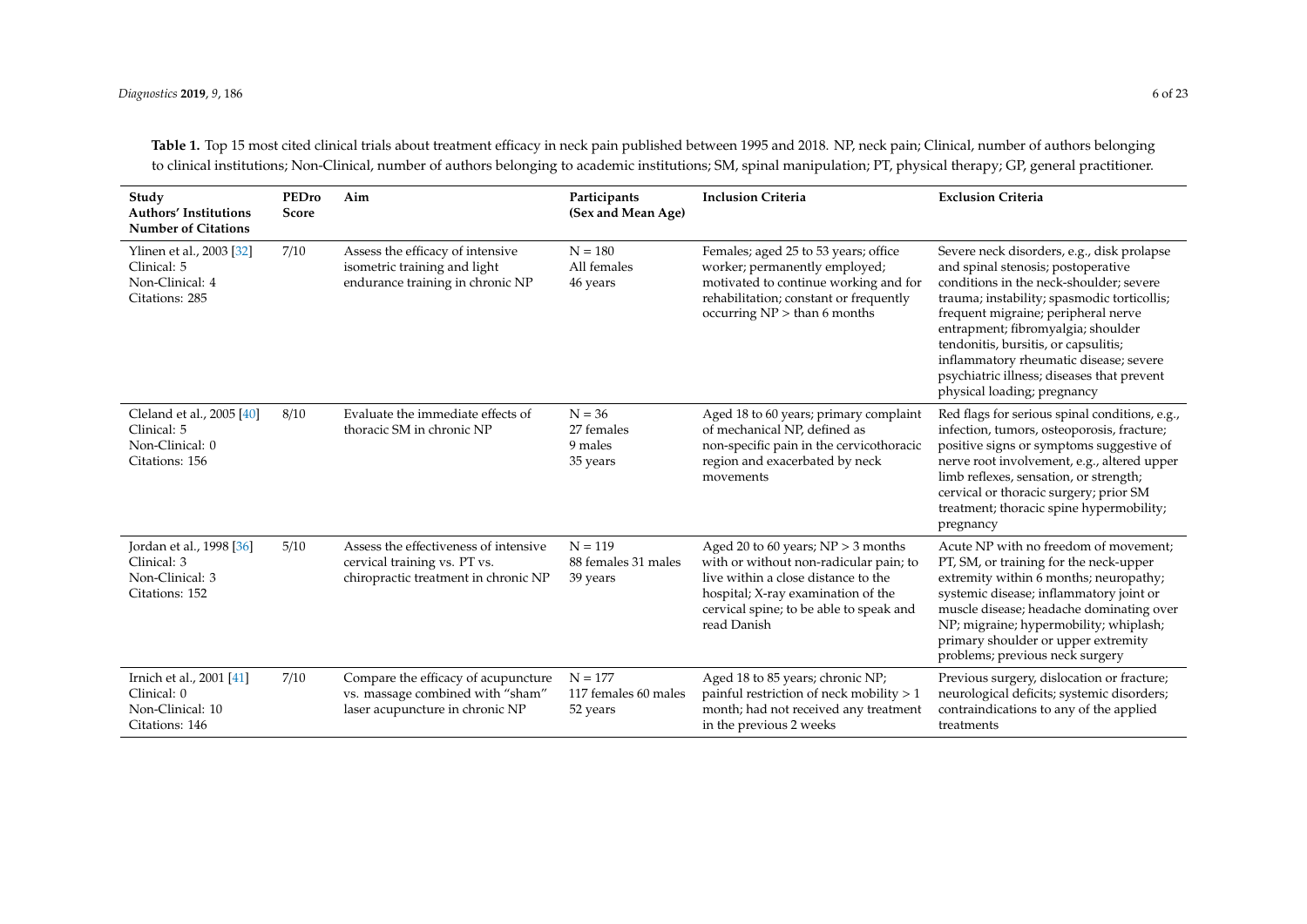| Study<br><b>Authors' Institutions</b><br><b>Number of Citations</b>                      | PEDro<br>Score | Aim                                                                                                                                                  | Participants<br>(Sex and Mean Age)                | <b>Inclusion Criteria</b>                                                                                                                                                                                                                                                            | <b>Exclusion Criteria</b>                                                                                                                                                                                                                                                                                                                                                                                                                                                                           |
|------------------------------------------------------------------------------------------|----------------|------------------------------------------------------------------------------------------------------------------------------------------------------|---------------------------------------------------|--------------------------------------------------------------------------------------------------------------------------------------------------------------------------------------------------------------------------------------------------------------------------------------|-----------------------------------------------------------------------------------------------------------------------------------------------------------------------------------------------------------------------------------------------------------------------------------------------------------------------------------------------------------------------------------------------------------------------------------------------------------------------------------------------------|
| Korthals-de Bos et al.,<br>2003 [42]<br>Clinical: 0<br>Non-Clinical: 9<br>Citations: 137 | 6/10           | Evaluate the cost effectiveness of PT.<br>manual therapy, and GP care for<br>acute, subacute and chronic NP                                          | $N = 183$<br>121 females 62 males<br>45 years     | Aged 18 to 70 years; NP > 2 weeks<br>(confirmed during physical<br>examination); willingness to comply<br>with treatment and follow up                                                                                                                                               | PT or manual therapy for NP in the<br>previous 6 months; neck surgery; a specific<br>cause for the NP (for example, malignancy,<br>fracture, or inflammation)                                                                                                                                                                                                                                                                                                                                       |
| Cleland et al., 2007 [43]<br>Clinical: 4<br>Non-Clinical: 2<br>Citations: 133            | 7/10           | Compare the effect of thoracic<br>nonthrust vs. mobilization/SM, and<br>compare frequencies, side effects, and<br>durations in acute and subacute NP | $N = 60$<br>33 females 27 males<br>43 years       | Aged 18 to 60 years; a primary<br>complaint of NP with or without<br>unilateral upper-extremity symptoms;<br>a baseline Neck Disability Index score<br>$\geq 10\%$                                                                                                                   | Signs suggestive of a non-musculoskeletal<br>aetiology; whiplash within 6 weeks;<br>cervical spinal stenosis; signs of nerve root<br>compression (decrease of at least 2 of the<br>following: myotomal strength, sensation,<br>or reflexes); central nervous system<br>involvement; previous cervicothoracic<br>surgery; pending legal action                                                                                                                                                       |
| Irnich et al., 2002 [44]<br>Clinical: 0<br>Non-Clinical: 8<br>Citations: 127             | 6/10           | Evaluate immediate effects of 2<br>different modes of acupuncture vs.<br>sham procedure in chronic NP                                                | $N = 34$<br>25 females<br>9 males<br>52 years     | $NP > 2$ months; diagnosis of<br>myofascial syndrome or irritation<br>syndrome based on history, pain<br>characteristics, radiological findings<br>and manual examination                                                                                                            | Radicular cervical syndrome; segmental<br>instability; fracture or surgery of the<br>cervical spine; contradictions to<br>acupuncture; drug, PT or manual<br>treatment in the last 4 weeks                                                                                                                                                                                                                                                                                                          |
| Viljanen et al., 2003 [31]<br>Clinical: 6<br>Non-Clinical: 0<br>Citations: 117           | 8/10           | Assess the effectiveness of dynamic<br>muscle training and relaxation<br>training in chronic NP                                                      | $N = 393$<br>All females<br>45 years              | Female sex; aged 30 to 60 years; suffer<br>from chronic non-specific $NP > 12$<br>weeks                                                                                                                                                                                              | Cancer; major trauma; rheumatic disease;<br>neural entrapment; major rehabilitation in<br>the previous 3 months                                                                                                                                                                                                                                                                                                                                                                                     |
| Hurwitz et al., 2002 [45]<br>Clinical: 0<br>Non-Clinical: 6<br>Citations: 112            | 7/10           | Compare the relative effectiveness of<br>cervical SM and mobilization in<br>acute, subacute and chronic NP                                           | $N = 336$<br>231 females 105<br>males<br>46 years | Aged 18 to 70 years; NP, defined as<br>pain within the upper thoracic spine to<br>the occiput and the surrounding<br>musculature; members of health<br>maintenance organization; had sought<br>care at one of the study sites; had not<br>received NP treatment in the past<br>month | NP due to fracture, severe<br>spondyloarthropathy, tumor, infection, or<br>other non-mechanical cause; progressive<br>neurological deficit, myelopathy, herniated<br>nucleus pulposus, or severe incapacitating<br>pain; severe coexisting disease; previous<br>electrotherapy treatment; blood<br>coagulation disorder; use of anticoagulant<br>or corticosteroids; stroke or transient<br>ischemic attacks; inability to read English;<br>pain involving third-party liability or<br>compensation |

**Table 1.** *Cont.*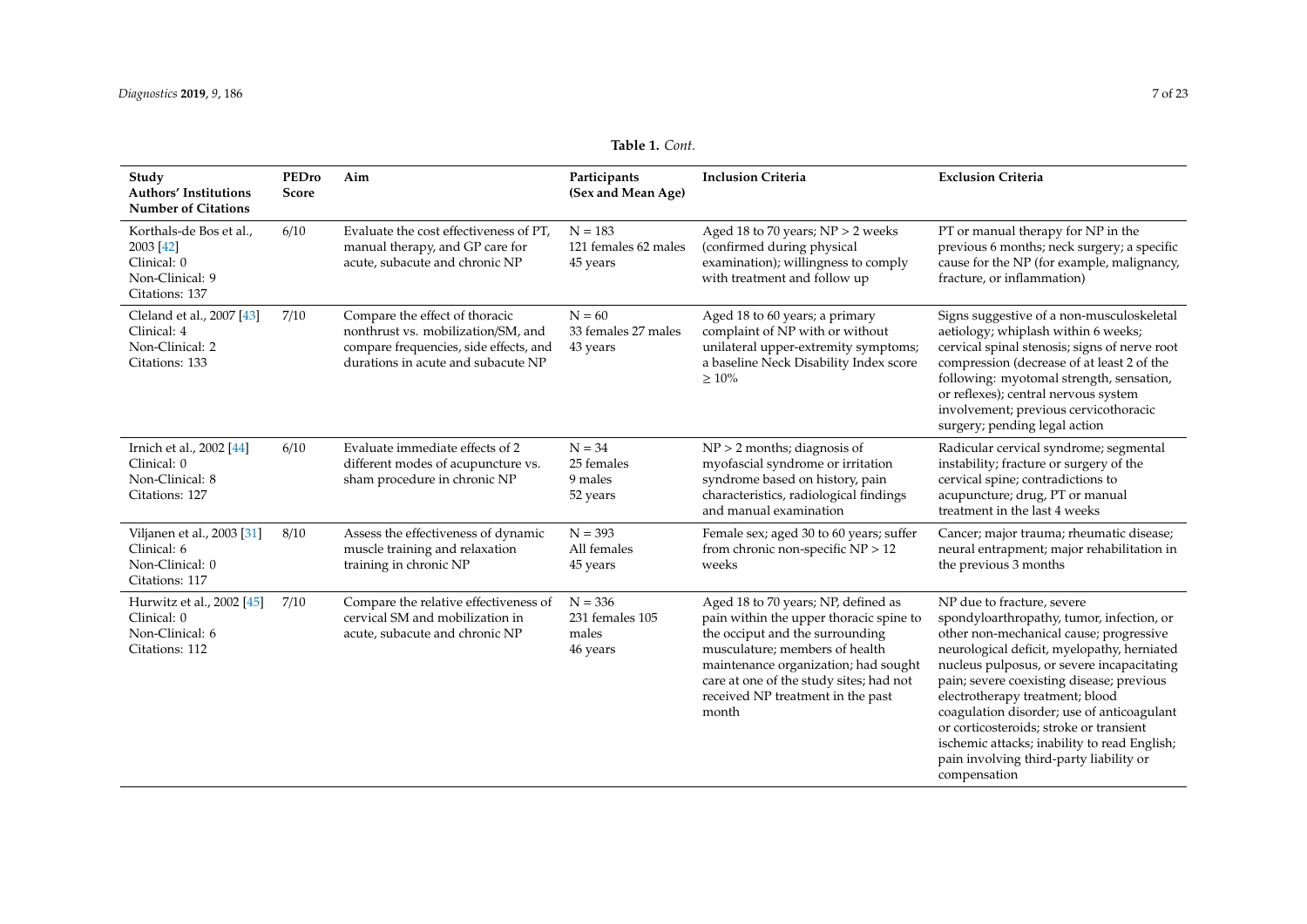| Study<br>Authors' Institutions<br><b>Number of Citations</b>                          | PEDro<br>Score | Aim                                                                                                                                                                        | Participants<br>(Sex and Mean Age)            | <b>Inclusion Criteria</b>                                                                                                                                                                                                                                                                        | <b>Exclusion Criteria</b>                                                                                                                                                                                                                                                                                                                                                                                                                            |
|---------------------------------------------------------------------------------------|----------------|----------------------------------------------------------------------------------------------------------------------------------------------------------------------------|-----------------------------------------------|--------------------------------------------------------------------------------------------------------------------------------------------------------------------------------------------------------------------------------------------------------------------------------------------------|------------------------------------------------------------------------------------------------------------------------------------------------------------------------------------------------------------------------------------------------------------------------------------------------------------------------------------------------------------------------------------------------------------------------------------------------------|
| White et al., 2004 [46]<br>Clinical: 2<br>Non-Clinical: 2<br>Citations: 104           | 7/10           | Compare acupuncture and placebo in<br>chronic NP                                                                                                                           | $N = 135$<br>87 females 48 males<br>53 years  | Aged 18 to 80 years; mechanical $NP > 2$<br>months; pain score > 30 mm on a<br>Visual Analogue Scale for 5 of 7 days<br>before treatment                                                                                                                                                         | Previous neck fracture or surgery; cervical<br>congenital abnormality; uncontrolled low<br>back pain; contraindication to<br>acetaminophen; systemic illness, e.g.,<br>rheumatoid arthritis; ongoing litigation or<br>disability claims; current or recent manual<br>neck treatment or steroid use (oral or local<br>injection); or pregnancy                                                                                                        |
| Evans et al., 2002 [47]<br>Clinical: 1<br>Non-Clinical: 3<br>Citations: 102           | 7/10           | Compare the effects of SM combined<br>with low-tech rehabilitative exercise,<br>MedX rehabilitative exercise, or SM<br>alone in chronic NP                                 | $N = 191$<br>113 females 78 males<br>44 years | Aged 20 to 65 years; mechanical NP ><br>12 weeks; no specific, identifiable<br>aetiology (i.e., inflammatory disease,<br>infection); pain reproduced by neck<br>movement or provocation tests and<br>localized between the most inferior<br>part of the occipital bone and T1<br>spinous process | NP referred from peripheral joints or<br>viscera; progressive neurologic deficits;<br>severe osteopenia; vascular disease of the<br>neck or upper extremity; significant<br>infectious disease or other severe disabling<br>health conditions; previous neck surgery;<br>inability to work because of NP; current or<br>pending litigation, SM or exercise therapy<br>within 3 months; concurrent treatment for<br>NP by other health care providers |
| Manchikanti et al., 2010<br>$[38]$<br>Clinical: 3<br>Non-Clinical: 1<br>Citations: 96 | 10/10          | Evaluate the clinical outcomes of<br>therapeutic cervical medial branch<br>blocks with local anesthetic with or<br>without steroids in chronic NP of<br>facet joint origin | $N = 120$<br>89 females 31 males<br>45 years  | Function-limiting $NP > 6$ months; 18<br>years or older; to provide written<br>informed consent; positive results with<br>controlled diagnostic cervical facet<br>joint nerve blocks (80% pain relief and<br>the ability to perform previously<br>painful movements)                             | Disc herniation with radicular pain;<br>symptomatic spinal stenosis; neck surgery<br>within 3 months; uncontrolled major<br>depression or psychiatric disorders; heavy<br>opioid usage; acute or uncontrolled<br>medical illness; chronic severe conditions;<br>inability to stay in a prone position; history<br>of adverse reactions to local anesthetics or<br>steroids; or pregnant or lactating women                                           |
| Hoving et al., 2006 [48]<br>Clinical: 0<br>Non-Clinical: 11<br>Citations: 92          | 8/10           | Compare the effectiveness of manual<br>therapy, PT and continued care by<br>the GP over a 1 year period                                                                    | $N = 183$<br>111 females 72 males<br>45 years | Aged 18 to 70 years; pain and/or<br>stiffness in the neck > 2 weeks;<br>nonspecific neck complaints<br>reproducible during active or passive<br>range of motion; willingness to<br>participate                                                                                                   | No specific cause for the pain, e.g.,<br>systemic disease, fracture, or organic<br>disorders; a history of trauma or additional<br>dominant complaints, such as headache or<br>nonradicular pain; previous neck surgery;<br>manual or physiotherapy in the previous 6<br>months                                                                                                                                                                      |

**Table 1.** *Cont.*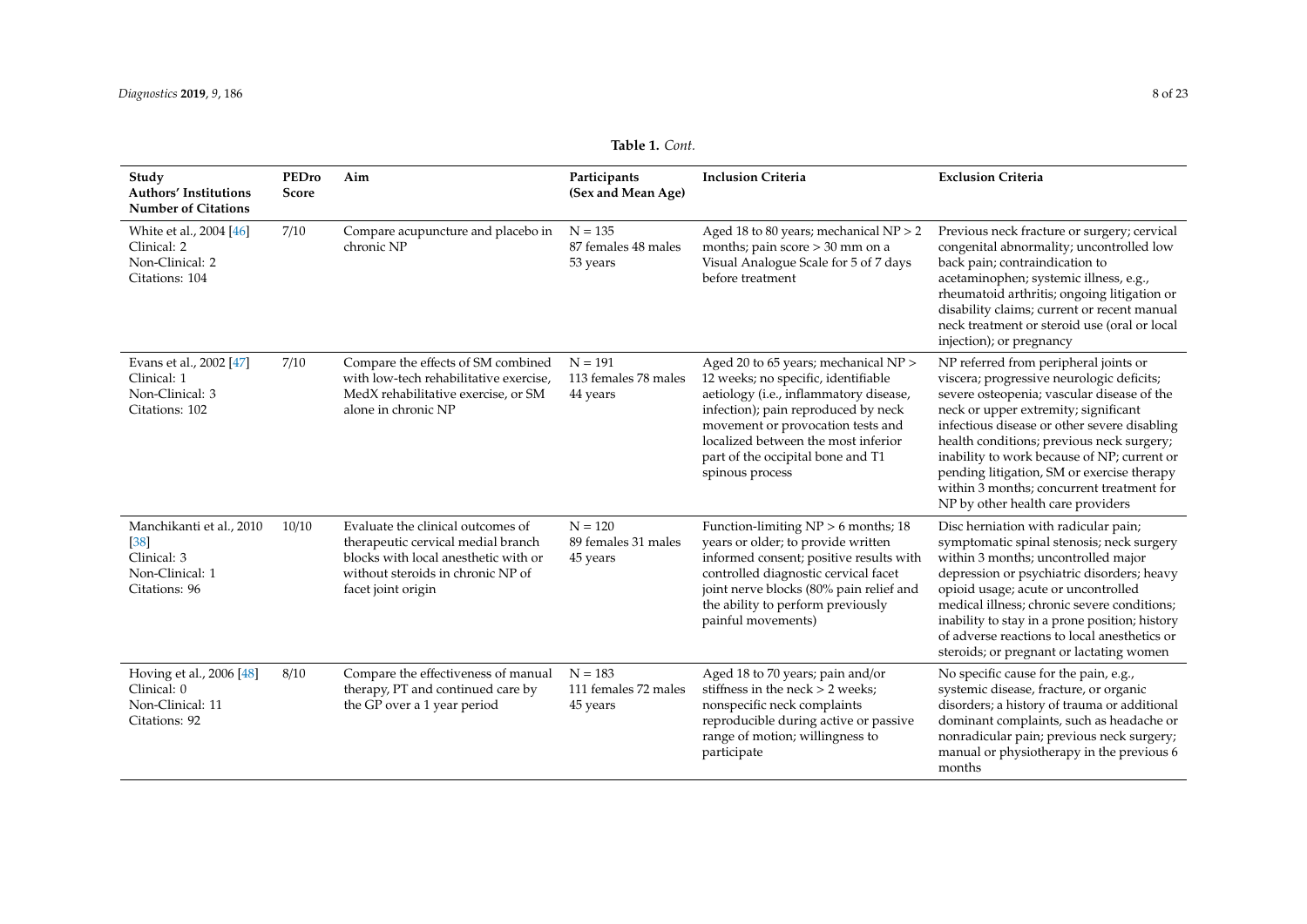<span id="page-8-0"></span>

| Study<br>Authors' Institutions<br><b>Number of Citations</b>                     | PEDro<br>Score | Aim                                                                                                                                             | Participants<br>(Sex and Mean Age)               | <b>Inclusion Criteria</b>                                                                                                                                                                                                                                                                                                    | <b>Exclusion Criteria</b>                                                                                                                                                                                                                                                                                                                                                                                                                                                               |
|----------------------------------------------------------------------------------|----------------|-------------------------------------------------------------------------------------------------------------------------------------------------|--------------------------------------------------|------------------------------------------------------------------------------------------------------------------------------------------------------------------------------------------------------------------------------------------------------------------------------------------------------------------------------|-----------------------------------------------------------------------------------------------------------------------------------------------------------------------------------------------------------------------------------------------------------------------------------------------------------------------------------------------------------------------------------------------------------------------------------------------------------------------------------------|
| Chiu et al., 2005 [49]<br>Clinical: 0<br>Non-clinical: 3<br>Citations: 86        | 7/10           | Evaluate the efficacy of a neck<br>exercise program in chronic NP                                                                               | $N = 145$<br>100 females<br>45 males<br>44 years | Aged 20 to 70 years; NP (of various<br>intensity of pain) $> 3$ months; able to<br>read Chinese                                                                                                                                                                                                                              | Previous neck or upper back (T1-T6) injury;<br>inflammatory condition, e.g., rheumatoid<br>arthritis; former neck surgery; a<br>malignancy or congenital spinal<br>abnormality; parallel NP treatment;<br>contraindication for infrared irradiation;<br>neurologic symptoms, e.g., muscle<br>weakness or changes in spinal reflex jerks;<br>other musculoskeletal problems; acute NP<br>with no freedom of movement; training or<br>SM for NP within 6 months; work-related<br>injuries |
| Bronfort et al., 2012<br>[50]<br>Clinical: 3<br>Non-clinical: 3<br>Citations: 81 | 7/10           | Determine the relative efficacy of SM,<br>medication, and home exercise with<br>advice for acute and subacute NP in<br>the short and long term. | $N = 272$<br>178 females 94 males<br>48 years    | Aged 18 to 65 years; primary symptom<br>of mechanical, nonspecific NP<br>equivalent to grades I or II of the Bone<br>and Joint Decade 2000-2010 Task Force<br>on NP and Its Associated Disorders<br>classification; NP between 2-12 weeks<br>duration; $NP \ge 3$ on a 0 to 10 scale; not<br>seeking additional NP treatment | Cervical spine instability; fracture; NP<br>referred from peripheral joints or viscera;<br>progressive neurologic deficits: cardiac<br>disease requiring medical treatment; blood<br>clotting disorders; diffuse idiopathic<br>hyperostosis; inflammatory or destructive<br>tissue changes of the cervical spine;<br>infectious disease; substance abuse;<br>cervical spine surgery; severe disabling<br>health problems; pending or current                                            |

**Table 1.** *Cont.*

litigation; having received any of the study treatments within 3 months; pregnancy or

breastfeeding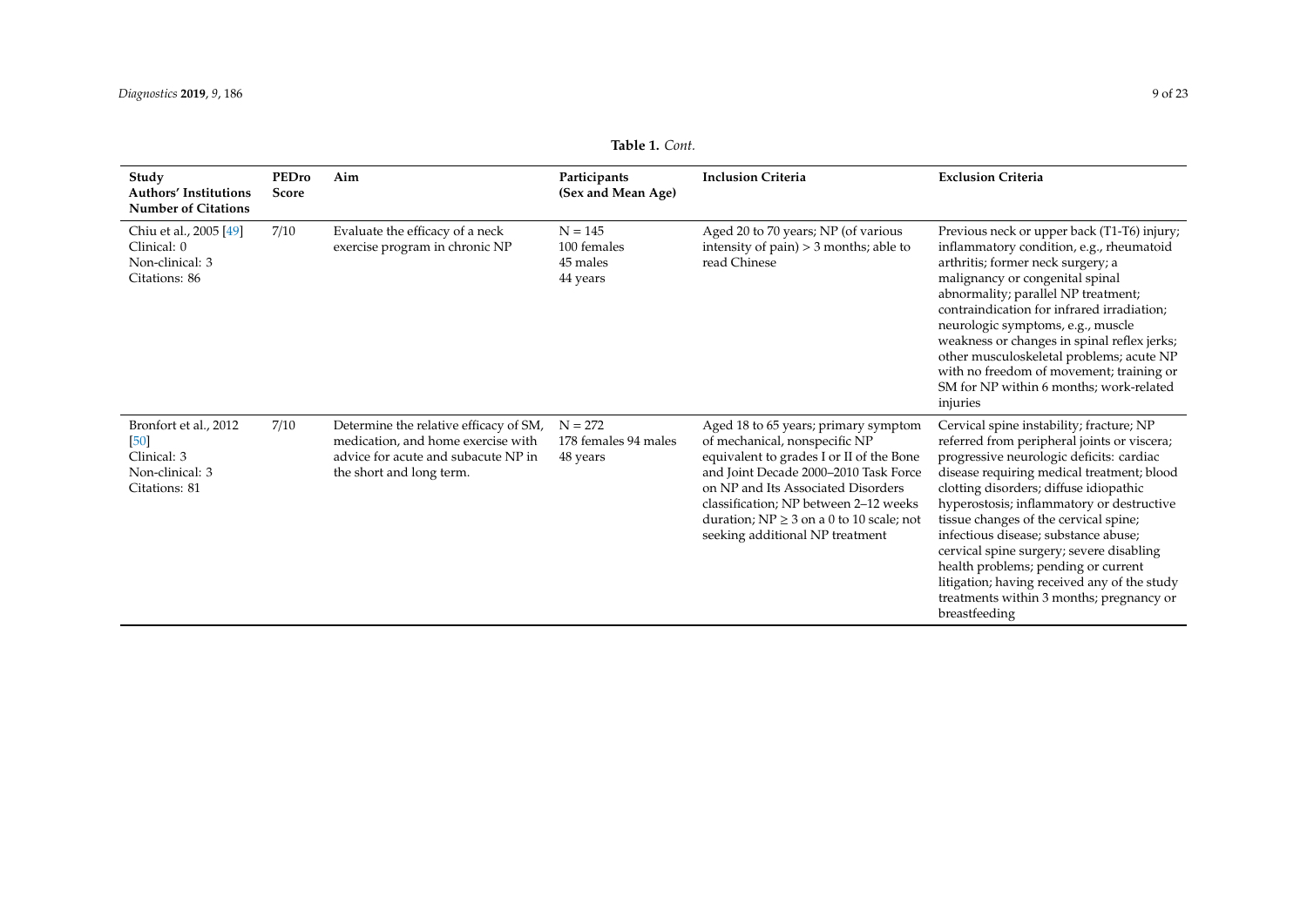**Table 2.** List of the fifteen most recent clinical trials, by November 2018, about treatment efficacy in neck pain published in high impact journals. NP, neck pain; Clinical, number of authors belonging to clinical institutions; Non-Clinical, number of authors belonging to academic institutions; NDI, neck disability index; PT, physical therapy; VAS, visual analogue scale; SM, spinal manipulation; N/S, non-clearly specified.

| Study<br><b>Authors' Institutions</b><br><b>Number of Citations</b>           | PEDro<br>Score | Aim                                                                                                                                      | Participants                                    | <b>Inclusion Criteria</b>                                                                                                                                               | <b>Exclusion Criteria</b>                                                                                                                                                                                                                                                                                                                                                                                                                                                      |
|-------------------------------------------------------------------------------|----------------|------------------------------------------------------------------------------------------------------------------------------------------|-------------------------------------------------|-------------------------------------------------------------------------------------------------------------------------------------------------------------------------|--------------------------------------------------------------------------------------------------------------------------------------------------------------------------------------------------------------------------------------------------------------------------------------------------------------------------------------------------------------------------------------------------------------------------------------------------------------------------------|
| Celenay et al., 2016 [51]<br>Clinical: 0<br>Non-Clinical: 3<br>Citations: 13  | 6/10           | Assess the effect of neck stabilization<br>and scapulo-thoracic treatment with<br>and without connective tissue<br>massage in chronic NP | $N = 60$<br>39 females<br>21 males<br>48 years  | Aged 18 to 65 years; NP > 3 months;<br>baseline NDI $\geq 20\%$                                                                                                         | Stenosis; traumatic injury history; previous<br>neck surgery; cancer; hypermobility;<br>inflammatory rheumatologic diseases;<br>severe psychological disorders; exercise or<br>PT intervention in the last 3 months;<br>pregnancy                                                                                                                                                                                                                                              |
| Celenay et al., 2016 [52]<br>Clinical: 0<br>Non-Clinical: 3<br>Citations: 8   | 7/10           | Compare the effect of stabilization<br>exercises with or without manual<br>therapy in patients with mechanical<br>chronic NP             | $N = 102$<br>74 females<br>28 males<br>46 years | Aged 18 to 65 years; $NP > 3$ months,<br>with symptoms provoked by<br>postures, movements, or palpation                                                                 | Inflammatory rheumatologic diseases,<br>structural deformity, or malignity;<br>previous cervical surgery; spinal stenosis;<br>bilateral upper extremity symptoms; $\geq 2$<br>positive radicular signs of nerve root<br>compression; referred pain > than 7 on a<br>0-10 VAS in the related dermatome in the<br>upper extremities; capsular pattern of<br>arthritis; severe psychological disorder;<br>pregnancy; any intervention including<br>exercise or PT within 3 months |
| Cerezo et al., 2016 [30]<br>Clinical: 4<br>Non-Clinical: 4<br>Citations: 10   | 6/10           | Assess the effect of deep dry needling<br>of myofascial trigger points in<br>chronic nonspecific NP                                      | $N = 128$<br>Sex distribution: N/S<br>50 years  | NP (with or without radiation) $> 6$<br>months, with no known pathological<br>basis (neurological, trauma); having<br>myofascial pain syndrome                          | Major trauma; widespread pain;<br>inflammatory, hormonal, or neurological<br>disorders; upper limbs tendinopathy;<br>severe psychiatric illness; inability to speak<br>or write Spanish; use of muscle relaxant,<br>analgesic, antidepressant, or anticoagulant<br>medication in the last week; fibromyalgia;<br>any contraindication to PT (infection, fever,<br>hypothyroidism, wounds, metal allergy,<br>cancer or systemic disease, fear of needles);<br>or pregnancy      |
| De Araujo et al., 2018 [34]<br>Clinical: 0<br>Non-Clinical: 5<br>Citations: 0 | 8/10           | Assess the effectiveness of the Pilates<br>method in chronic NP                                                                          | $N = 64$<br>14 females<br>50 males<br>49 years  | Aged 18 to 65 years; non-specific NP<br>according to the Neck Pain Task<br>Force; pain > 3 months; and pain<br>intensity between 3-8 cm on a 0 to<br>10 cm rating scale | Fibromyalgia; spine trauma, infection or<br>inflammation; NP radiating to the upper<br>limbs; having started or changed physical<br>activity $> 2$ /week within 3 months; visual<br>impairments and no use of glasses; new or<br>changed pain medication, or injections in<br>the last 3 months; neurological diseases;<br>musculoskeletal diseases hindering the<br>practice of Pilates; pregnancy                                                                            |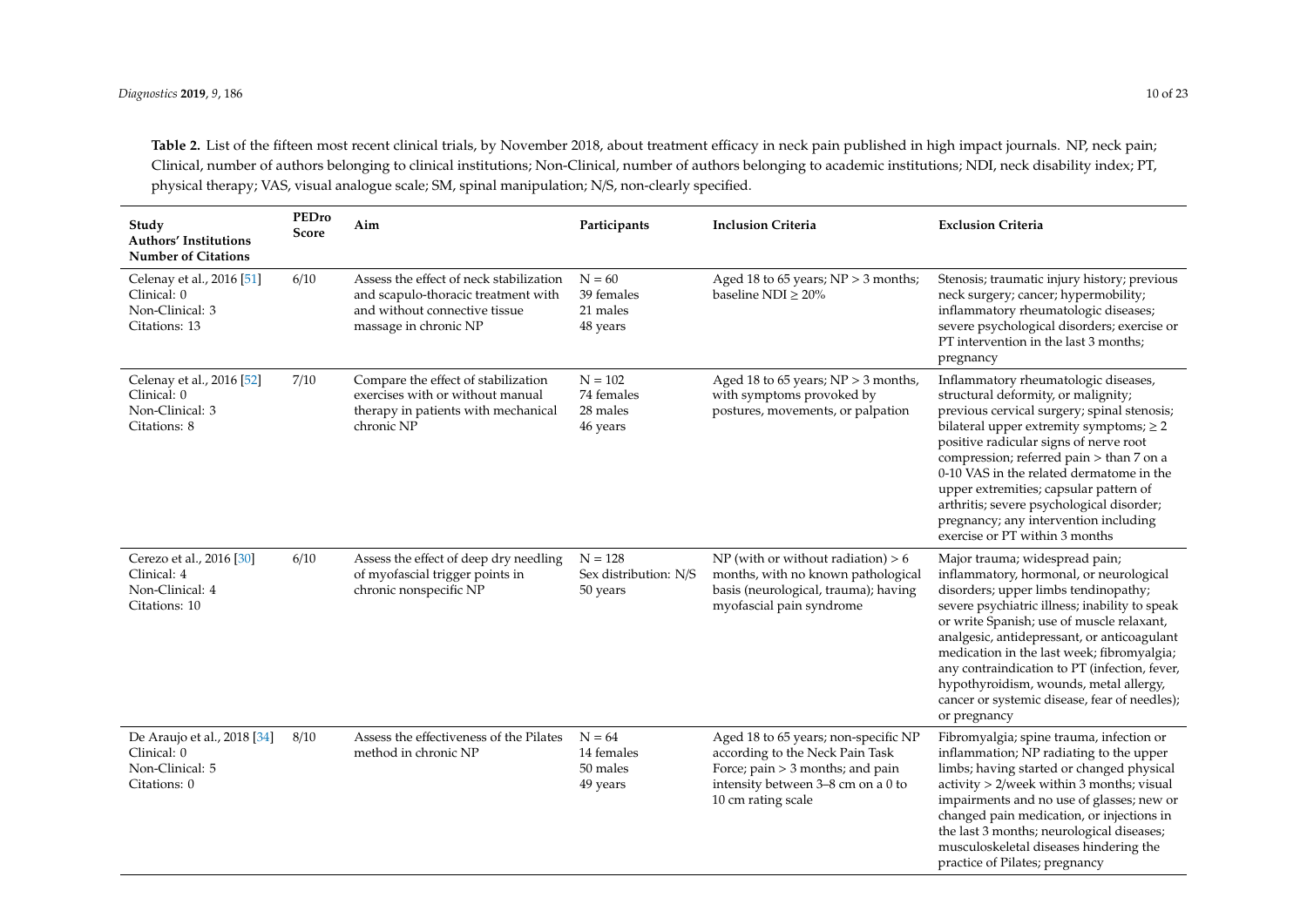pregnancy

| Study<br><b>Authors' Institutions</b><br><b>Number of Citations</b>                      | PEDro<br><b>Score</b> | Aim                                                                                                                                       | Participants                                      | <b>Inclusion Criteria</b>                                                                                                                                                              | <b>Exclusion Criteria</b>                                                                                                                                                                                                                                                                                                                                                                                                                                                                |
|------------------------------------------------------------------------------------------|-----------------------|-------------------------------------------------------------------------------------------------------------------------------------------|---------------------------------------------------|----------------------------------------------------------------------------------------------------------------------------------------------------------------------------------------|------------------------------------------------------------------------------------------------------------------------------------------------------------------------------------------------------------------------------------------------------------------------------------------------------------------------------------------------------------------------------------------------------------------------------------------------------------------------------------------|
| Essex et al.,<br>2017 [37]<br>Clinical: 1<br>Non-Clinical: 16<br>Citations: 0            | 4/10                  | Assess the cost-effectiveness of usual<br>care vs. acupuncture and usual care<br>vs. Alexander Technique and usual<br>care for chronic NP | $N = 517$<br>347 females<br>170 males<br>53 years | $NP > 3$ months; score $> 28\%$ on the<br>Northwick Park Neck Pain<br>Ouestionnaire                                                                                                    | Current acupuncture treatment for NP or<br>attended Alexander lessons in the last 2<br>years; litigation; serious underlying<br>pathology; prior neck surgery; alcohol or<br>drug dependency; involvement in other<br>trial; history of psychosis, rheumatoid<br>arthritis, osteoporosis, hemophilia,<br>ankylosing spondylitis, cancer, HIV or<br>hepatitis; inability to speak English;<br>pregnancy                                                                                   |
| Fernández-Carnero et al.,<br>2018 [35]<br>Clinical: 3<br>Non-Clinical: 2<br>Citations: 0 | 8/10                  | Assess the immediate effect of neural<br>tension technique in chronic NP                                                                  | $N = 54$<br>41 females<br>13 males<br>21 years    | Aged 18 to 65 years; NP within the<br>nuchal line and T1 spinous process ><br>12 weeks; no radicular symptoms to<br>head, trunk, or upper limbs; ability to<br>write and speak Spanish | Systemic or degenerative diseases;<br>headache and/or low back pain within 9<br>months; NP linked with whiplash;<br>moderate or severe depression; red flags<br>(metabolic diseases, tumor, fracture,<br>rheumatoid arthritis, osteoporosis);<br>fibromyalgia; neck surgery; cervical<br>radiculopathy; disc herniation; neck or face<br>pain within 6 months; NP with vertigo<br>caused by vertebrobasilar insufficiency;<br>non-cervicogenic headache after trauma<br>within last year |
| Griswold et al., 2018 [53]<br>Clinical: 1<br>Non-Clinical: 4<br>Citations: 0             | 7/10                  | Compare the effect of concordant<br>cervical and thoracic non-thrust vs.<br>thrust SM for chronic mechanical NP                           | $N = 103$<br>76 females<br>27 males<br>47 years   | Aged 18 to 70 years; having<br>mechanical NP; NDI $\geq$ 20%; and NP<br>$>$ 2 on a 0 to 10 rating scale in the last<br>24 h                                                            | Contraindications to manual therapy<br>(fracture, malignancy, rheumatoid arthritis,<br>myelopathy, osteoporosis); prior cervical<br>or thoracic spine surgery; seeking<br>litigation; nerve root compression (at least<br>2 or more neurological signs); receiving<br>other nonsurgical care; inability to<br>reproduce the concordant sign in the<br>cervical or thoracic spine during testing                                                                                          |
| Krøll et al.,<br>2018 [54]<br>Clinical: 4<br>Non-Clinical: 1<br>Citations: 1             | 5/10                  | Evaluate the efficacy of aerobic<br>exercise in migraine and coexisting<br>tension-type headache and chronic<br>NP                        | $N = 70$<br>62 females<br>8 males<br>37 years     | A minimum of 2 attacks of migraine;<br>a minimum of 1 day with<br>tension-type headache; a minimum<br>of 1 day with NP per month                                                       | Whiplash; significant neck trauma,<br>(fracture, distortion, or violent attack);<br>neck nerve root compression; persistent<br>headache linked with trauma: medication<br>overuse; severe physical and/or mental<br>illness; trigeminal neuralgia; cluster<br>headache; alcohol and drugs abuse;<br>breastfeeding; inability to speak Danish;                                                                                                                                            |

**Table 2.** *Cont.*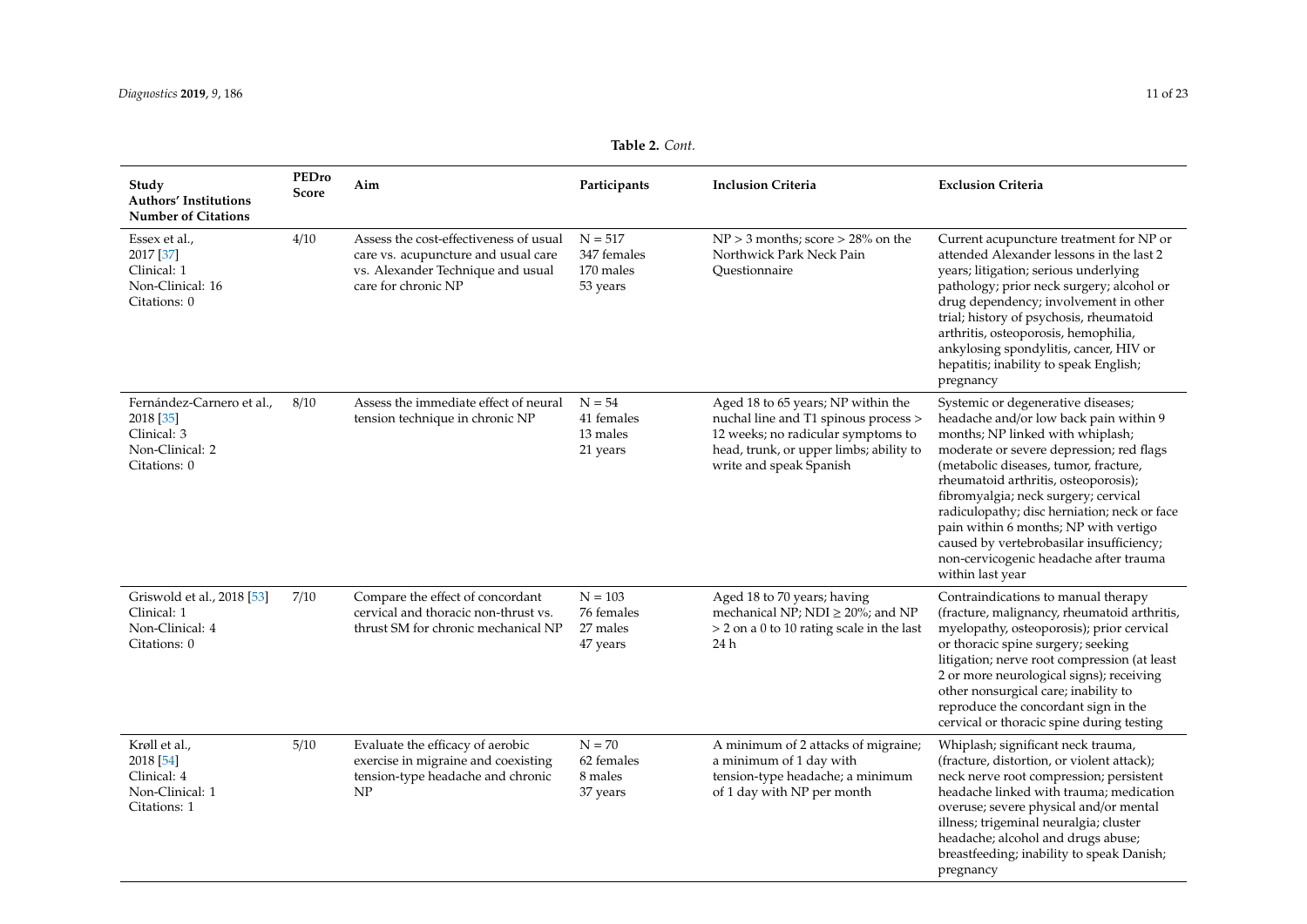| <b>Inclusion Criteria</b>                                                   | <b>Exclusion Criteria</b>                                                     |
|-----------------------------------------------------------------------------|-------------------------------------------------------------------------------|
| Age $>$ 18 years; nonspecific NP $>$ 3<br>consecutive months for at least 5 | NP caused by trauma, disc protrusion<br>whiplash, spinal deformity, stenosis, |

**Table 2.** *Cont.*

| Study<br><b>Authors' Institutions</b><br><b>Number of Citations</b>             | PEDro<br><b>Score</b> | Aim                                                                                                                             | Participants                                     | <b>Inclusion Criteria</b>                                                                                                    | <b>Exclusion Criteria</b>                                                                                                                                                                                                                                                                                                                                                                                                                                                           |
|---------------------------------------------------------------------------------|-----------------------|---------------------------------------------------------------------------------------------------------------------------------|--------------------------------------------------|------------------------------------------------------------------------------------------------------------------------------|-------------------------------------------------------------------------------------------------------------------------------------------------------------------------------------------------------------------------------------------------------------------------------------------------------------------------------------------------------------------------------------------------------------------------------------------------------------------------------------|
| Lauche et al., 2016 [55]<br>Clinical: 1<br>Non-Clinical: 8<br>Citations: 7      | 7/10                  | Evaluate the efficacy of Tai Chi for<br>treating chronic NP                                                                     | $N = 114$<br>91 females<br>23 males<br>49 years  | Age > 18 years; nonspecific NP > 3<br>consecutive months for at least 5<br>days a week; $NP > 45$ mm on a 0 to<br>100 mm VAS | NP caused by trauma, disc protrusion,<br>whiplash, spinal deformity, stenosis,<br>neoplasm, neurological disorder,<br>rheumatic or active severe affective<br>disorder, addiction, psychosis, or oncologic<br>disease; invasive spinal treatment within 4<br>weeks; spinal surgery in the last year; new<br>or modified drug regimen; opioids intake;<br>regular practice of Tai Chi, Qigong, or Yoga<br>within 6 months; any disability precluding<br>exercise; pregnancy          |
| Lauche et al., 2016 [56]<br>Clinical: 3<br>Non-Clinical: 5<br>Citations: 3      | 6/10                  | Assess the efficacy of the Alexander<br>Technique, local heat and guided<br>imagery in patients with chronic<br>non-specific NP | $N = 72$<br>65 females<br>7 males<br>41 years    | Aged 18 to 50 years; non-specific NP<br>> 3 months; NP intensity > 40 mm on<br>a 100 mm VAS                                  | NP caused by disc protrusion or prolapse;<br>spinal congenital deformity; spinal<br>stenosis; whiplash; neoplasm,<br>inflammatory rheumatic disease;<br>neurological disorder; active oncologic<br>disease; affective disorder; addiction;<br>psychosis; previous spinal surgery or<br>invasive spinal treatment within 3 weeks;<br>ongoing application for disability pension;<br>previous Alexander technique experience;<br>participation in other clinical trials;<br>pregnancy |
| Monticone et al., 2017 [57]<br>Clinical: 6<br>Non-Clinical: 1<br>Citations: 3   | 8/10                  | Evaluate the effect of a group based<br>multidisciplinary rehabilitation<br>programme in chronic NP                             | $N = 170$<br>121 females<br>49 males<br>53 years | Age >18 years; documented history<br>of non-specific NP >3 months; a good<br>understanding of Italian                        | Acute and subacute NP; cognitive<br>impairment; clear aetiology for their NP,<br>e.g., previous spinal surgery, deformity,<br>disc herniation, infection, fracture,<br>myelopathy or malignancy, whiplash, and<br>systemic or neuromuscular diseases;<br>having received cognitive-behavioral<br>therapy                                                                                                                                                                            |
| Pillastrini et al., 2016 [58]<br>Clinical: 1<br>Non-Clinical: 7<br>Citations: 6 | 8/10                  | Evaluate the effectiveness of global<br>postural reeducation vs. manual<br>therapy in chronic NP                                | $N = 96$<br>72 females<br>22 males<br>48 years   | Nonspecific NP > 3 months; aged 18<br>to 80 years; ability to read and speak<br>Italian                                      | Acute or subacute NP; specific cause of NP,<br>e.g., systemic, rheumatic, neuromuscular<br>diseases; central or peripheral neurological<br>signs; cognitive impairment, spinal<br>surgery; or PT treatments in the prior 6<br>months                                                                                                                                                                                                                                                |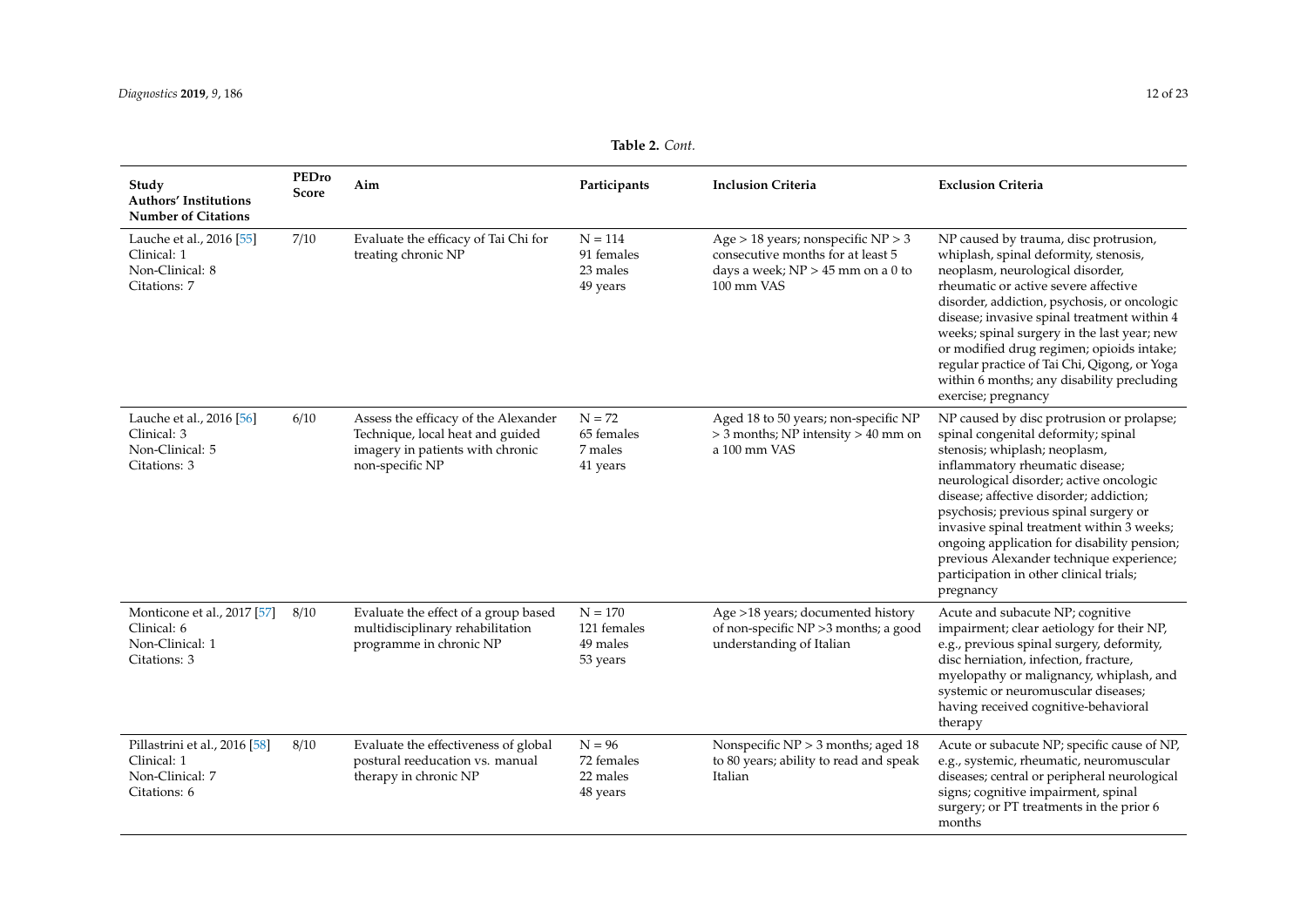<span id="page-12-0"></span>

| Study<br><b>Authors' Institutions</b><br><b>Number of Citations</b>                    | PEDro<br>Score | Aim                                                                                                                         | Participants                                     | <b>Inclusion Criteria</b>                                                                                                                 | <b>Exclusion Criteria</b>                                                                                                                                                                                                                           |
|----------------------------------------------------------------------------------------|----------------|-----------------------------------------------------------------------------------------------------------------------------|--------------------------------------------------|-------------------------------------------------------------------------------------------------------------------------------------------|-----------------------------------------------------------------------------------------------------------------------------------------------------------------------------------------------------------------------------------------------------|
| Ris et al.,<br>2016 [59]<br>Clinical: 1<br>Non-Clinical: 5<br>Citations: 7             | 6/10           | Assess the effect of pain education,<br>exercises and graded physical<br>activity vs. pain education alone in<br>chronic NP | $N = 200$<br>149 females<br>51 males<br>45 years | Aged >18 years; traumatic or<br>non-traumatic NP > half a year; NDI<br>>10; NP, primary pain; complete<br>medical diagnostic procedures   | Clinically confirmed radiculopathies;<br>progressive medical treatment; unstable<br>social/working conditions; current<br>fractures; $score > 29$ in the Beck Depression<br>Inventory-II; conditions limiting<br>participation; pregnancy           |
| Thompson et al., 2016 [33]<br>Clinical: 2<br>Non-Clinical: 1<br>Citations: 4           | 5/10           | Evaluate the effect of physiotherapist<br>led cognitive-behavioral<br>intervention plus exercise in chronic<br>NP           | $N = 57$<br>27 females<br>28 males<br>48 years   | Non-specific $NP > 3$ months; fluency<br>in English; have not received PT for<br>NP in the past 3 months                                  | Serious pathology (fracture, dislocation,<br>carcinoma or infection); radiculopathy;<br>myelopathy; rheumatological disorder;<br>diagnosed major psychiatric illness                                                                                |
| Tunwattanapong et al.,<br>2016 [60]<br>Clinical: 1<br>Non-clinical: 2<br>Citations: 10 | 8/10           | Determine the effect of neck and<br>shoulder stretching exercises for<br>chronic NP among office workers                    | $N = 96$<br>87 females<br>9 males<br>35 years    | Office workers who rated themselves<br>with moderate to severe neck or<br>shoulder pain (VAS $\geq$ 5 of 10 cm) for<br>more than 3 months | Performing regular stretching exercise; a<br>history of severe neck injury, or neck or<br>shoulder contracture (defined by a<br>limitation range of motion in all<br>directions); previous neck or shoulder<br>surgery; abnormal neurological signs |

**Table 2.** *Cont.*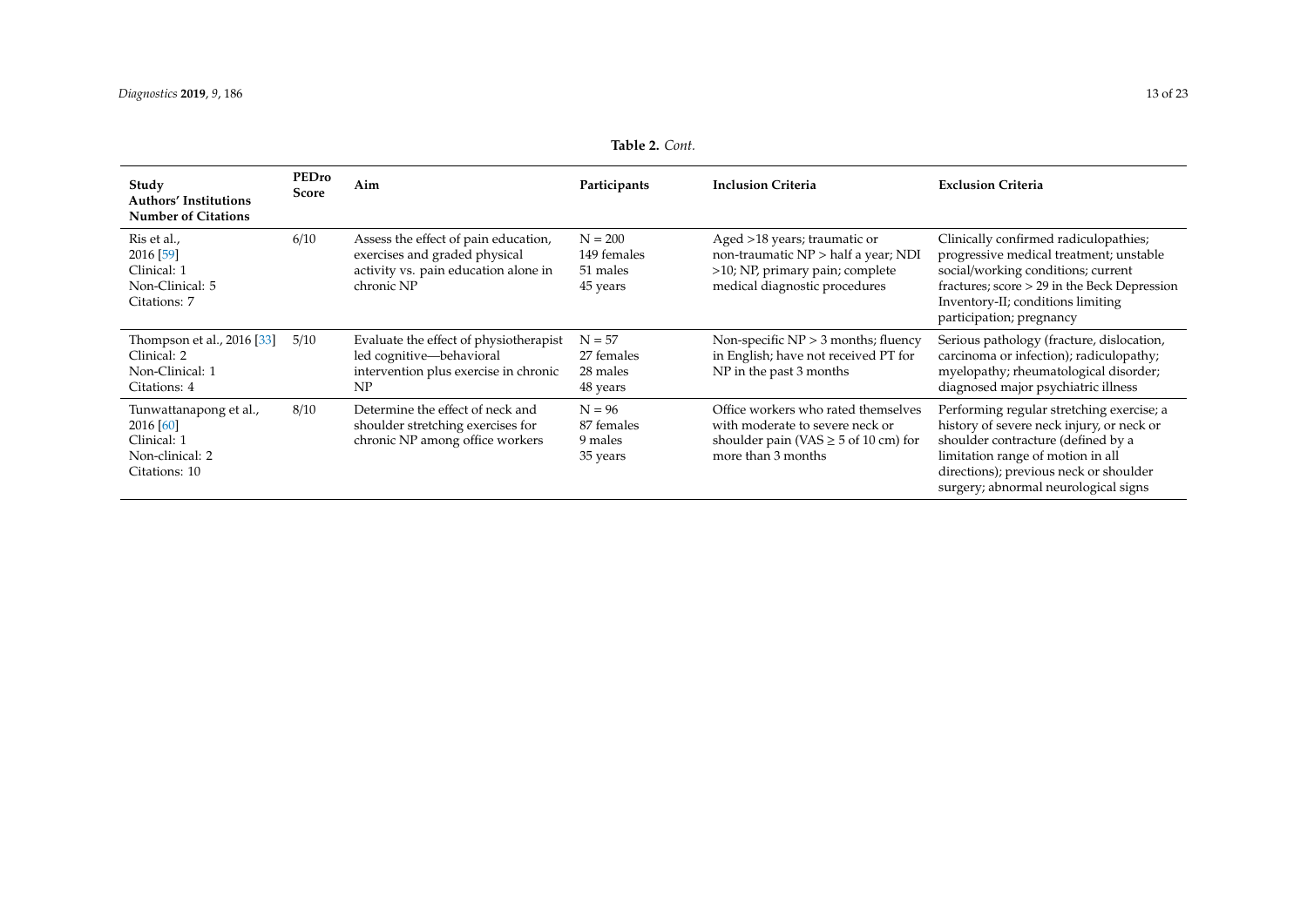#### *3.4. Eligibility Criteria (Inclusion and Exclusion Criteria) Used by Trials*

Of all trials analyzed, a single study [\[38\]](#page-18-4) defined stringent inclusion criteria to avoid the recruitment of participants with possible VRP. This study included patients with a positive response to cervical facet joint nerve blockers; e.g., 80% pain relief and the ability to perform previously painful movements. With regard to the exclusion criteria, five clinical trials listed them to avoid the selection of individuals with suspected VRP as the cause of their NP. Two studies explicitly excluded participants with "NP referred from peripheral joints or viscera" [\[47](#page-18-22)[,50\]](#page-18-23). The other three studies excluded individuals who suffered from NP with a "non-mechanical cause" [\[45\]](#page-18-24), reported "any medical sign suggestive of a non-musculoskeletal aetiology" for their NP [\[43\]](#page-18-25), or were diagnosed with a "specific cause for the neck pain"; e.g., organic disorders or systemic diseases [\[48\]](#page-18-26). A "clear aetiology" [\[57\]](#page-19-10) or a "specific cause" [\[57](#page-19-10)[,58\]](#page-19-11) for the NP was also listed as an exclusion criterion in three other trials. Yet, none of the latter studies mentioned visceral or organic disorders as possible specific causes for the NP. Some other visceral sources of NP were enumerated in other clinical trials: (a) hepatitis [\[37\]](#page-18-3); (b) systemic disorders, including metabolic disease [\[30](#page-17-17)[,35](#page-18-1)[,36,](#page-18-2)[41,](#page-18-14)[46,](#page-18-27)[57](#page-19-10)[,58\]](#page-19-11); (c) abuse of alcohol and drugs [\[37,](#page-18-3)[54\]](#page-19-12); (d) rheumatic disease [\[31](#page-17-18)[–33,](#page-17-20)[35,](#page-18-1)[37,](#page-18-3)[46,](#page-18-27)[49](#page-18-28)[,51](#page-19-13)[–53](#page-19-14)[,55](#page-19-15)[,56](#page-19-16)[,58\]](#page-19-11); (e) cancer [\[30](#page-17-17)[,31](#page-17-18)[,35](#page-18-1)[,37](#page-18-3)[,42](#page-18-29)[,51](#page-19-13)[–53,](#page-19-14)[55–](#page-19-15)[57\]](#page-19-10); (f) HIV [\[37\]](#page-18-3); and (g) infection [\[30,](#page-17-17)[33,](#page-17-20)[34,](#page-18-0)[40,](#page-18-30)[45,](#page-18-24)[47,](#page-18-22)[57\]](#page-19-10). Pregnancy was also included as exclusion criteria in almost half of the trials [\[30](#page-17-17)[,32](#page-17-19)[,34,](#page-18-0)[37,](#page-18-3)[38,](#page-18-4)[40,](#page-18-30)[46](#page-18-27)[,50](#page-18-23)[–52](#page-19-17)[,54–](#page-19-12)[56,](#page-19-16)[59\]](#page-19-18). Two clinical trials did not refer to any possible visceral aetiology of neck pain in their inclusion and exclusion criteria [\[44,](#page-18-31)[60\]](#page-19-19).

#### **4. Discussion**

The present findings suggest that amongst the most cited and the most recently published clinical trials assessing treatment efficacy in NP there is a lack of consideration for VRP as a plausible source of NP. This appears to be the case when the eligibility criteria for recruiting participants are analyzed. Only 20% of all selected trials (six out of 30) defined stringent enough criteria to avoid the recruitment of individuals with a suspected visceral referred NP. All these studies were amongst the top 15 most cited articles. Three other trials excluded patients with a specific aetiology or cause for their NP, although authors did not even mention the visceral area. This implies that most of the assessed trials might have included patients with a visceral source of NP despite the fact that the visceral disorder would not be the target of the treatment. Therefore, it might show an underconsideration of this neck pain aetiology; in addition, incorrect estimations of the effects or efficacies of the interventions could have occurred.

#### *4.1. Eligibility Criteria Used by Trials to Select NP Patients*

Manchikanti et al. [\[38\]](#page-18-4) considered as eligible, those patients with a positive response to cervical facet joint nerve blockers, which excluded individuals with visceral referred NP. The rest of the clinical trials, however, established general inclusion criteria; e.g., neck stiffness; mechanical pain with reproducibility of symptoms during physical examination, neck movement, or posture maintenance; and myofascial pain syndrome, among others. All these symptoms mainly refer to increased local sensitization and muscle tension, which can be due to a visceral issue. A primary visceral disorder may also be accompanied by hyperalgesia of the painful area, and is often associated with sustained muscle contraction [\[61\]](#page-19-20), and it may extend to subcutaneous tissues when the visceral disorder is persistent [\[62\]](#page-19-21). Furthermore, the increased muscle tone may explain mechanical symptoms and lead, in the long-term, to the presence of myofascial trigger points and myofascial pain syndrome [\[63,](#page-19-22)[64\]](#page-19-23). Hence, visceral pain can evoke many different neck symptoms, including muscle spasms in addition to pain [\[15\]](#page-17-2), and when sustained, may help to develop central sensitization and cortical changes [\[61\]](#page-19-20). Despite all this, surprisingly, the visceral aetiology of NP was only properly considered in six clinical trials [\[38,](#page-18-4)[43,](#page-18-25)[45,](#page-18-24)[47](#page-18-22)[,48](#page-18-26)[,50\]](#page-18-23). These findings may imply a general misdiagnosis of NP in research and clinical scopes, thus patients with visceral referred NP might not receive the most accurate therapeutic approach. Visceral pain shares many features with pain from deep somatic structures and requires well-developed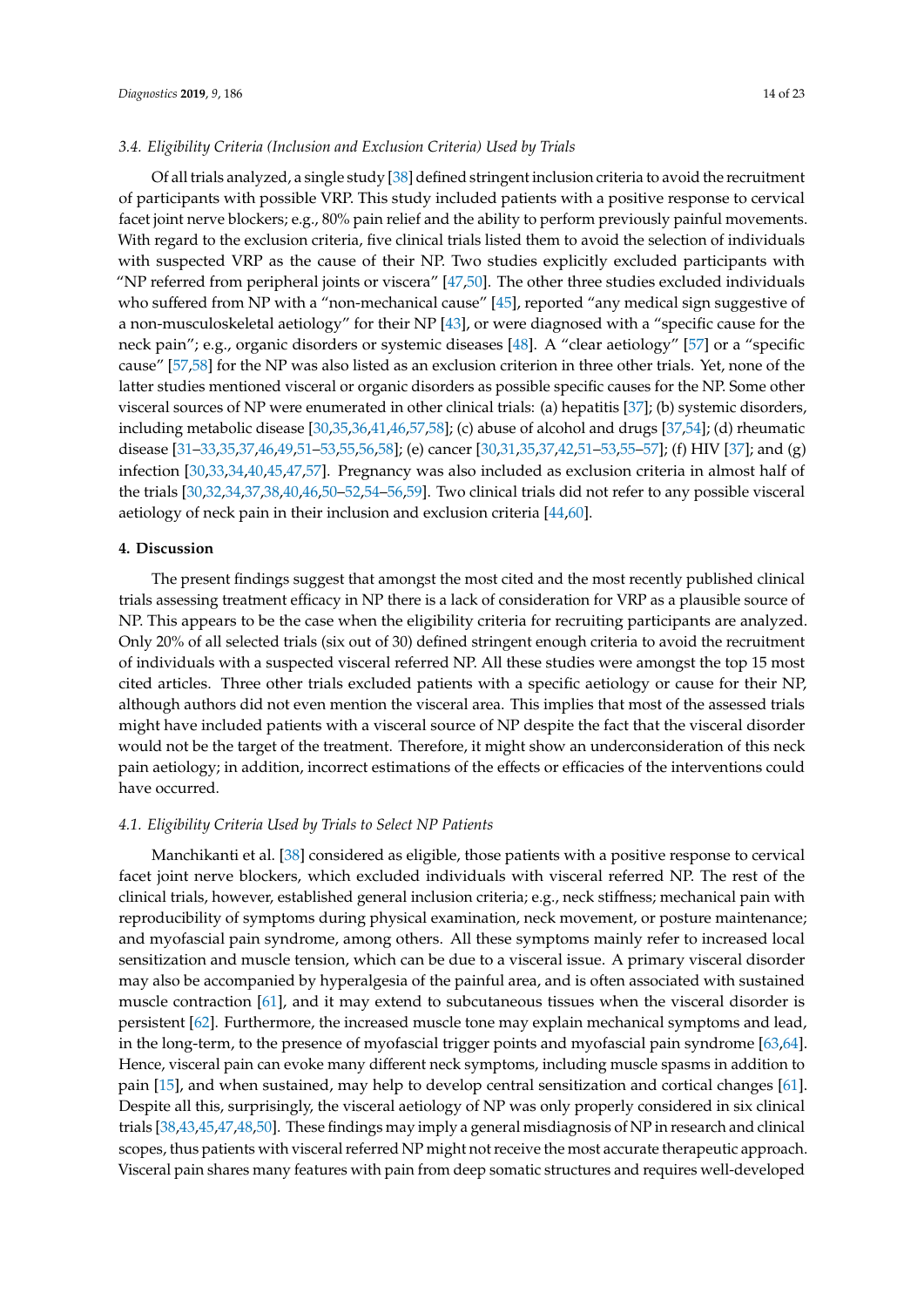propedeutics to avoid inadequate diagnosis and treatment [\[65\]](#page-19-24). The test for cutaneous allodynia appears to have the greatest likelihood of identifying a visceral source of pain compared to somatic sources of pain [\[16\]](#page-17-3). Therefore, a detailed clinical history, physical examination, and supplemental laboratory and imaging examination is needed to diagnose the primary source of pain [\[61,](#page-19-20)[64\]](#page-19-23), because the somatic manifestation will persist until the visceral disorder resolves by itself or has been discovered and treated [\[23,](#page-17-10)[66\]](#page-19-25). This discovery is more likely to happen in subjects with constant neck pain and/or aggravation of visceral symptoms, but is less likely in recurrent, episodic NP and/or subtle visceral symptoms [\[15\]](#page-17-2). Additionally, in cases of chronic NP, the right diagnosis can be favored along the course of the disease by the obtaining of abnormalities in blood, urine, digestive, heart . . . tests, either developed ad hoc to diagnose the origin of NP or during medical assessments for other reasons. Since many of the visceral disorders which may trigger NP are chronic, they enable the presence of either episodic (due to episodic aggravation of the visceral disorder), recurrent (due to frequent aggravation of the visceral disorder), or chronic NP.

#### *4.2. Somatic Consequences of Visceral Disorders*

Visceral referred NP is linked to the involvement of the vagus and/or phrenic nerves. The nociceptive input from any of the organs innervated by the vagus nerve sensitizes the trigeminocervical nuclear complex that descends to C3 or C4 levels, and may trigger a headache [\[67\]](#page-19-26) and/or NP [\[14\]](#page-17-1). The phrenic nerve is a motor and sensitive nerve formed by C3–C4 roots, with C5 as an accessory root. Either directly or through celiac connections, it supplies the diaphragm, pleura, right atrium [\[68\]](#page-19-27) pericardium [\[68](#page-19-27)[,69\]](#page-19-28), esophagus [\[70\]](#page-19-29), peritoneum [\[68](#page-19-27)[,71\]](#page-20-0), stomach [\[15\]](#page-17-2), falciform and coronary ligaments of the liver [\[72\]](#page-20-1), the Glisson capsule [\[72,](#page-20-1)[73\]](#page-20-2), the hepatic vein [\[74\]](#page-20-3), the inferior vena cava [\[68,](#page-19-27)[70,](#page-19-29)[74\]](#page-20-3), the liver [\[68,](#page-19-27)[72,](#page-20-1)[75\]](#page-20-4) (parenchyma) [\[74\]](#page-20-3), the gallbladder [\[72](#page-20-1)[,76](#page-20-5)[,77\]](#page-20-6) and the rest of the biliary tract [\[71](#page-20-0)[,72](#page-20-1)[,77\]](#page-20-6)—including the duodenal papilla and the sphincter of Oddi [\[77,](#page-20-6)[78\]](#page-20-7) —, the pancreas [\[15\]](#page-17-2), the small intestine [\[15\]](#page-17-2), and the suprarenal glands [\[68,](#page-19-27)[70,](#page-19-29)[71\]](#page-20-0). Hence, disorders of many of these structures, such as the pancreas, or even the spleen or kidneys, can evoke referred pain along the C3–C4 dermatomes either due to the autonomic connections, diaphragmatic pressure, or peritoneal irritation [\[15\]](#page-17-2). This has been described as "phrenic pain" [\[23\]](#page-17-10).

To date, there is no data about the prevalence of NP of visceral origin in general practice or musculoskeletal settings. Nevertheless, in a previous study [\[79\]](#page-20-8) that seemed not to consider the visceral aetiology, a well identified cause of the NP was not found in 32% of patients receiving a complete evaluation in a private pain clinic, where, probably, those NP patients with the most severe symptoms are a majority. As well, a history of previous trauma was present in most of the patients. However, the authors do not clarify if the inability to achieve a specific cause was more frequent in patients who had previous trauma or in those who did not.

It is important to consider the prevalence of the causes of any condition, because that determines the pretest probability, the order of the investigations, and it can also affect to prognosis. The prevalence of visceral disorders that may trigger pain in the neck-shoulder area is high. It is estimated that the one-year prevalence of gastroesophageal reflux with weekly symptoms is 14% [\[80\]](#page-20-9), and 15% of Americans have silent gallstones, 10–18% of whom develop biliary pain [\[81\]](#page-20-10). Besides, non-alcoholic fatty liver is present in around 30% of the population in western countries [\[82\]](#page-20-11). Females are more prone than males to have widespread hyperalgesia from recurrent visceral pain [\[61\]](#page-19-20), and also NP is more prevalent in females. Further, NP of high intensity/low disability or high disability is strongly related to cardiovascular and digestive disorders [\[83\]](#page-20-12). That may suggest, eventually, a visceral origin for the pain, which together with cervical spasms have been observed in animal models [\[84\]](#page-20-13) and in humans [\[23\]](#page-17-10) with gastric or esophageal disorders. It is also known that NP is highly associated with obesity [\[85\]](#page-20-14), LDL cholesterol [\[86\]](#page-20-15), and metabolic syndrome [\[87\]](#page-20-16). For instance, the prevalence of NP in those with metabolic syndrome ranges between 16% for males and 25% for females [\[87\]](#page-20-16). This is remarkably important because fatty liver, obesity, and metabolic syndromes entail hepatic suffering; e.g., increased pressure, swelling, and hepatomegaly. Phrenic afferents in the hepatic parenchyma, hepatic veins,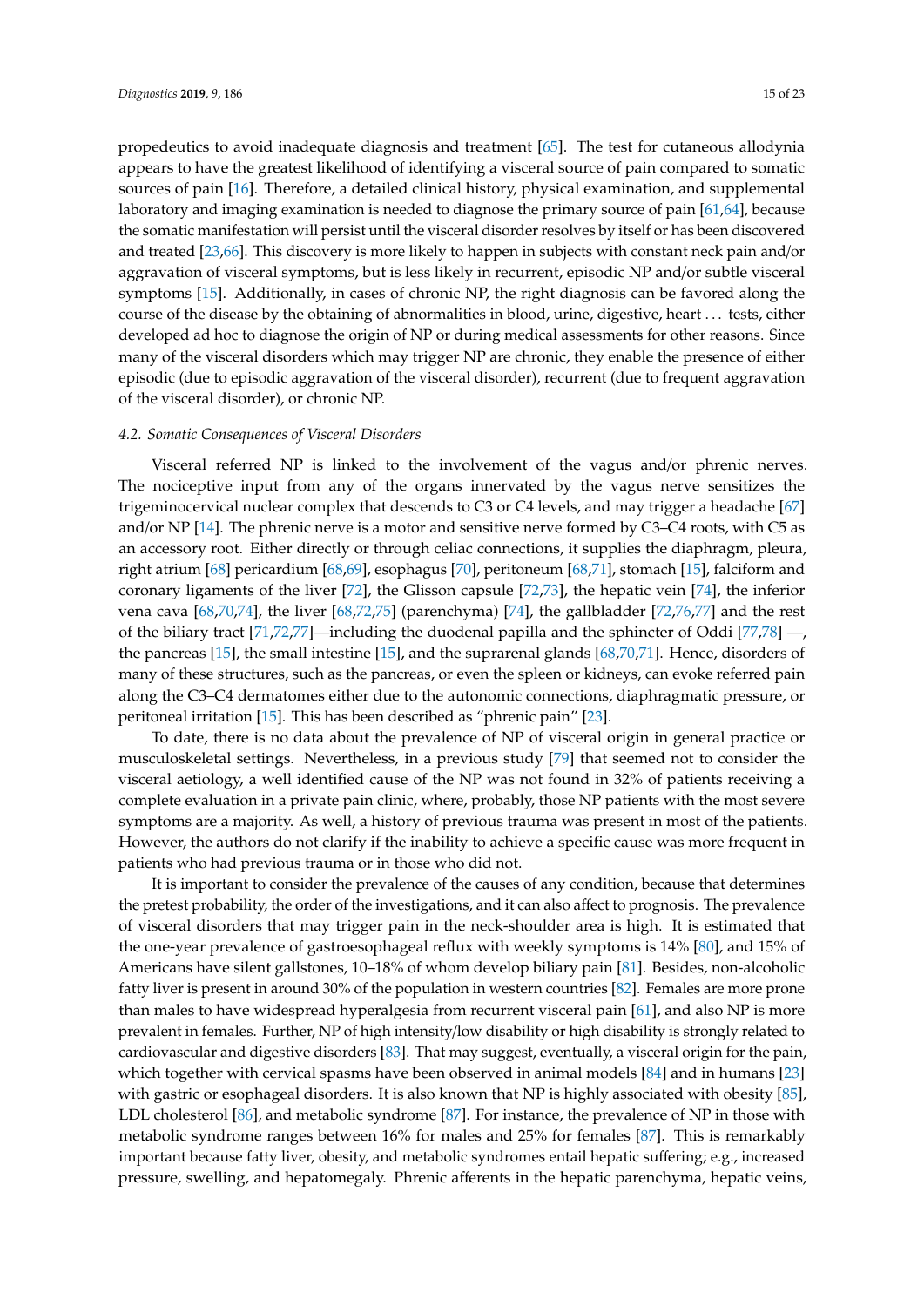and the inferior vena cava just need light pressure to respond [\[74](#page-20-3)[,88\]](#page-20-17). Further, all this can stretch and sensitize the Glisson capsule, which is known to evoke phrenic pain [\[72\]](#page-20-1). However, most patients do not relate their NP and the concomitant visceral disorder, or fail to report gastrointestinal or hepatic/biliary symptoms [\[15\]](#page-17-2), which contributes to the misdiagnosis of NP as mechanical or non-specific.

It is interesting to note that experimental research of gastric sensitivity is performed in rats by means of gastric distension, which is very common in obesity, and is related to dyspepsia. This gastric distension triggers an increase in the electromyographic activity of the neck muscles and also affects to the neck posture [\[89\]](#page-20-18). The addition of substances which increase the insult to the stomach enhances this visceromotor response [\[84\]](#page-20-13). The same mechanisms have been used to experimentally study the gastric hypersensitivity frequently observed in patients with long-standing diabetes [\[90\]](#page-20-19). The increase of muscle tone in the area of referred hyperalgesia does not appear only when the stomach is injured, since it has also been demonstrated by artificial ureteric stones [\[91\]](#page-20-20). Moreover, the neck muscles' tone decreased in these models when the viscera was treated by means of electrical stimulation [\[92,](#page-21-0)[93\]](#page-21-1). Likewise, manual visceral treatment has also been shown to improve NP and electromyographic recordings of the upper trapezius muscles of subjects suffering from chronic non-specific NP and dyspepsia [\[94\]](#page-21-2), and has improved neck mobility and NP thresholds in subjects suffering from gastroesophageal reflux disease [\[95\]](#page-21-3). On the contrary, the likely participation of patients with NP of visceral origin might contribute to explaining the scarce success of usual treatments for NP, achieving at most moderate effects in the short-term [\[96\]](#page-21-4).

Therefore, the visceral origin of NP might be more easily diagnosed if it only triggers VRP, because there will be no modification of pain related to activity or posture. However, as previously exposed, mechanical consequences can be also elicited in case of visceral aetiology of NP [\[15,](#page-17-2)[24,](#page-17-11)[61,](#page-19-20)[63,](#page-19-22)[64,](#page-19-23)[66,](#page-19-25)[84,](#page-20-13) [89](#page-20-18)[–93\]](#page-21-1), hindering the correct diagnosis. The presence of muscle hypertonus, myofascial trigger points, and/or myofascial pain syndrome may increase symptoms during musculoskeletal activity. Similarly, pain modification related to movement and/or postures has also been described during the affectation of the spleen [\[97\]](#page-21-5), gallbladder [\[72](#page-20-1)[,98\]](#page-21-6), kidney [\[99,](#page-21-7)[100\]](#page-21-8), and heart [\[15,](#page-17-2)[101\]](#page-21-9).

#### *4.3. Needs for the Future*

Our results suggest that clinical trials about NP fail to suspect a visceral origin of NP. This poor consideration seems to be shared in the research and clinical settings, considering that authors from clinical institutions participated in nearly 80% of the studies reviewed. Thus, our study points out the need to further develop the knowledge of somatic consequences of visceral disorders, at least when related to NP. Additionally, it shows the need for more research to get to know the prevalence of NP of visceral origin in different settings (primary care, clinics of rehabilitation, chiropractic, osteopathy, and physiotherapy).

#### *4.4. Limitations*

The present findings should be carefully interpreted for several reasons. First, the search strategy was conducted in a single database. The aim was to select those trials with higher impacts, based on the number of citations or on the publication in first quartile journals of the Journal Citation Reports. This strategy was set in order to select those trials which could be representative of the best research about neck pain; i.e., the most cited (showing that they are used as a reference by many researchers) and those published in the best quality journals (which are supposed to publish the best studies). The Web of Science database provides the number of citations and the quartile, and it is considered of high prestige in the Health Sciences field. Other databases such as Medline do not provide numbers of citations nor journal impact factors. Other reviews used different strategies to show a general overview about a subject, such as random selection of studies and/or selection of specific major journals [\[102](#page-21-10)[–105\]](#page-21-11). Second, with respect to sample size, it could be argued that our sample size (30 studies) is not big enough to be representative. The right sample size to perform this kind of study has not been established. In the literature, systematic reviews about research bias can be found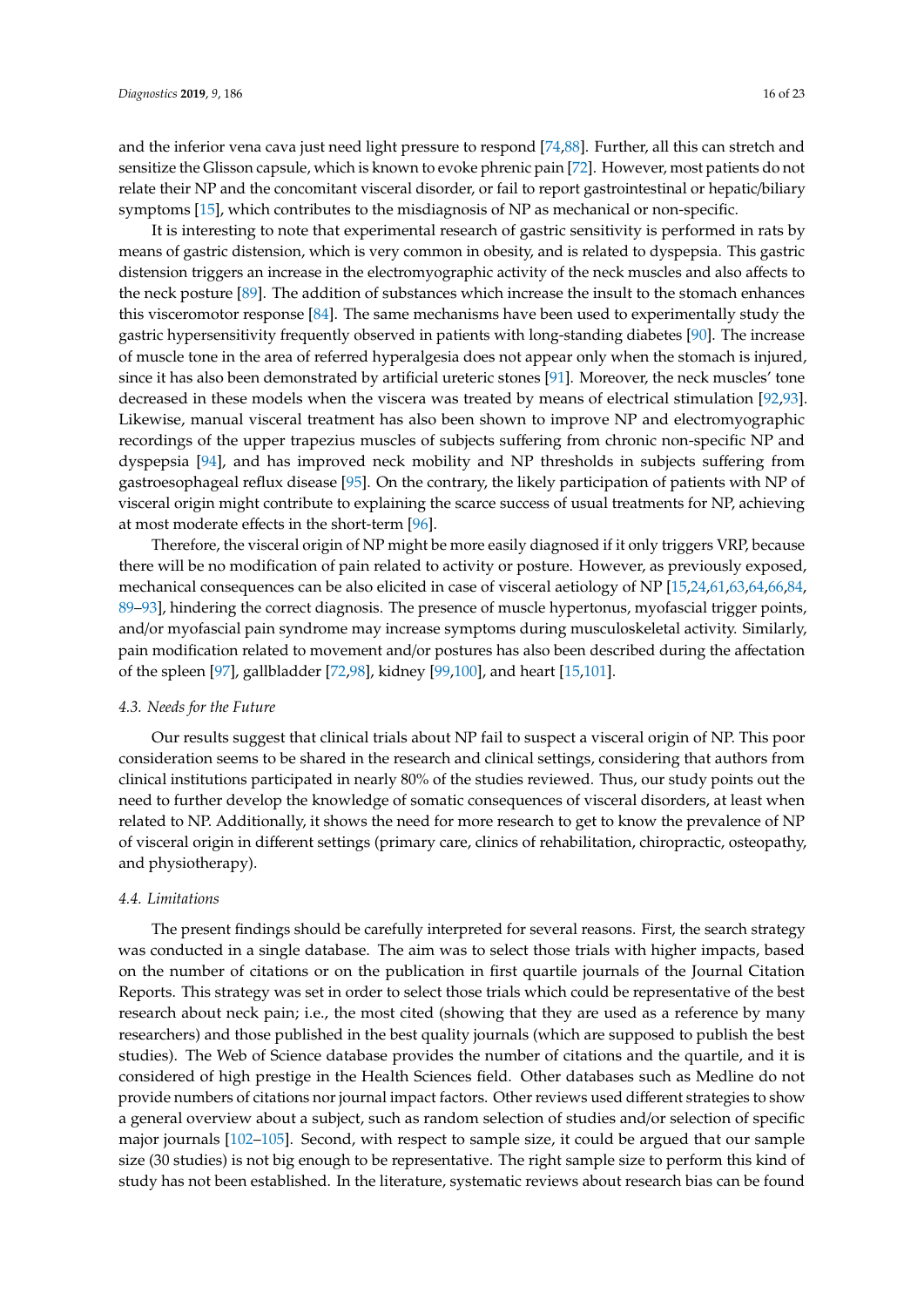with sample sizes ranging between 10 and 44 studies [\[106](#page-21-12)[–111\]](#page-22-0). Third, despite the high prevalence of visceral disorders, it is not possible to conclude that these studies actually included patients with VRP to the neck area. Therefore, the influence of this issue on the results of each trial remains unknown.

# **5. Conclusions**

In conclusion, it seems that most of the top cited and most recent clinical trials assessing treatments in NP lacked the consideration of visceral referred NP according to their eligibility criteria, showing that neck pain of visceral origin is underestimated. Although NP referred from viscera is difficult to diagnose, more stringent inclusion and exclusion criteria may be required in clinical trials. Otherwise, this may imply an incorrect estimation of the usefulness of the interventions.

**Author Contributions:** Conceptualization, Á.O.-P.-V. and F.P.-P.; methodology, J.C.F.-D. and A.M.H.-R.; formal analysis, C.G.-G. and A.F.-G.; investigation, C.G.-G., A.F.-G., J.C.F.-D., J.O.-P.-V., Á.O.-P.-V., and A.M.H.-R.; data curation, C.G.-G.; writing—original draft preparation, Á.O.-P.-V. and A.M.H.-R.; writing—review and editing, F.P.-P. and J.O.-P.-V.; supervision, Á.O.-P.-V.

**Funding:** This research received no external funding.

**Conflicts of Interest:** The authors declare no conflict of interest.

### **References**

- <span id="page-16-0"></span>1. Hoy, D.G.; Protani, M.; De, R.; Buchbinder, R. The epidemiology of neck pain. *Best Pract. Res. Clin. Rheumatol.* **2010**, *24*, 783–792. [\[CrossRef\]](http://dx.doi.org/10.1016/j.berh.2011.01.019) [\[PubMed\]](http://www.ncbi.nlm.nih.gov/pubmed/21665126)
- <span id="page-16-1"></span>2. Hoy, D.; March, L.; Woolf, A.; Blyth, F.; Brooks, P.; Smith, E.; Vos, T.; Barendregt, J.; Blore, J.; Murray, C.; et al. The global burden of neck pain: Estimates from the global burden of disease 2010 study. *Ann. Rheum. Dis.* **2014**, *73*, 1309–1315. [\[CrossRef\]](http://dx.doi.org/10.1136/annrheumdis-2013-204431) [\[PubMed\]](http://www.ncbi.nlm.nih.gov/pubmed/24482302)
- <span id="page-16-2"></span>3. Driessen, M.T.; Lin, C.W.; van Tulder, M.W. Cost-effectiveness of conservative treatments for neck pain: A systematic review on economic evaluations. *Eur. Spine J.* **2012**, *21*, 1441–1450. [\[CrossRef\]](http://dx.doi.org/10.1007/s00586-012-2272-5) [\[PubMed\]](http://www.ncbi.nlm.nih.gov/pubmed/22447407)
- <span id="page-16-3"></span>4. Bono, C.M.; Ghiselli, G.; Gilbert, T.J.; Kreiner, D.D.; Reitman, C.; Summers, J.T.; Baisden, J.T.; Easa, J.; Fernand, R.; Lamer, T.; et al. An evidence-based clinical guideline for the diagnosis and treatment of cervical radiculopathy from degenerative disorders. *Spine J.* **2011**, *11*, 64–72. [\[CrossRef\]](http://dx.doi.org/10.1016/j.spinee.2010.10.023) [\[PubMed\]](http://www.ncbi.nlm.nih.gov/pubmed/21168100)
- <span id="page-16-4"></span>5. Kjaer, P.; Kongsted, A.; Hartvigsen, J.; Isenberg-Jorgensen, A.; Schiottz-Christensen, B.; Soborg, B.; Krog, C.; Moller, C.M.; Halling, C.M.B.; Lauridsen, H.H.; et al. National clinical guidelines for non-surgical treatment of patients with recent onset neck pain or cervical radiculopathy. *Eur. Spine J.* **2017**, *26*, 2242–2257. [\[CrossRef\]](http://dx.doi.org/10.1007/s00586-017-5121-8) [\[PubMed\]](http://www.ncbi.nlm.nih.gov/pubmed/28523381)
- <span id="page-16-5"></span>6. Falco, F.J.; Erhart, S.; Wargo, B.W.; Bryce, D.A.; Atluri, S.; Datta, S.; Hayek, S.M. Systematic review of diagnostic utility and therapeutic effectiveness of cervical facet joint interventions. *Pain Physician* **2009**, *12*, 323–344. [\[PubMed\]](http://www.ncbi.nlm.nih.gov/pubmed/19305483)
- <span id="page-16-6"></span>7. Ambrose, N.L.; Cunnane, G. Importance of full evaluation in patients who complain of neck pain. *Ir. J. Med. Sci.* **2009**, *178*, 209–210. [\[CrossRef\]](http://dx.doi.org/10.1007/s11845-008-0256-6) [\[PubMed\]](http://www.ncbi.nlm.nih.gov/pubmed/19129980)
- <span id="page-16-7"></span>8. Childs, J.D.; Cleland, J.A.; Elliott, J.M.; Teyhen, D.S.; Wainner, R.S.; Whitman, J.M.; Sopky, B.J.; Godges, J.J.; Flynn, T.W. Neck pain: Clinical practice guidelines linked to the International Classification of Functioning, Disability, and Health from the Orthopaedic Section of the American Physical Therapy Association. *J. Orthop. Sports Phys. Ther.* **2008**, *38*, A1–A34. [\[CrossRef\]](http://dx.doi.org/10.2519/jospt.2008.0303) [\[PubMed\]](http://www.ncbi.nlm.nih.gov/pubmed/18758050)
- <span id="page-16-8"></span>9. Giamberardino, M.A.; Costantini, R.; Affaitati, G.; Fabrizio, A.; Lapenna, D.; Tafuri, E.; Mezzetti, A. Viscero-visceral hyperalgesia: Characterization in different clinical models. *Pain* **2010**, *151*, 307–322. [\[CrossRef\]](http://dx.doi.org/10.1016/j.pain.2010.06.023) [\[PubMed\]](http://www.ncbi.nlm.nih.gov/pubmed/20638177)
- <span id="page-16-9"></span>10. Giamberardino, M.; Affaitati, G.; Costantini, R. Visceral referred pain. *J. Musculoskelet. Pain* **2010**, *18*, 403–410. [\[CrossRef\]](http://dx.doi.org/10.3109/10582452.2010.502624)
- <span id="page-16-10"></span>11. Ruch, T.; Patton, H. *Pathophysiology of Pain: Physiology and Biophysics*; Saunders: Philadelpia, PA, USA, 1965.
- <span id="page-16-11"></span>12. Luz, L.L.; Fernandes, E.C.; Sivado, M.; Kokai, E.; Szucs, P.; Safronov, B.V. Monosynaptic convergence of somatic and visceral C-fiber afferents on projection and local circuit neurons in lamina I: A substrate for referred pain. *Pain* **2015**, *156*, 2042–2051. [\[CrossRef\]](http://dx.doi.org/10.1097/j.pain.0000000000000267) [\[PubMed\]](http://www.ncbi.nlm.nih.gov/pubmed/26098437)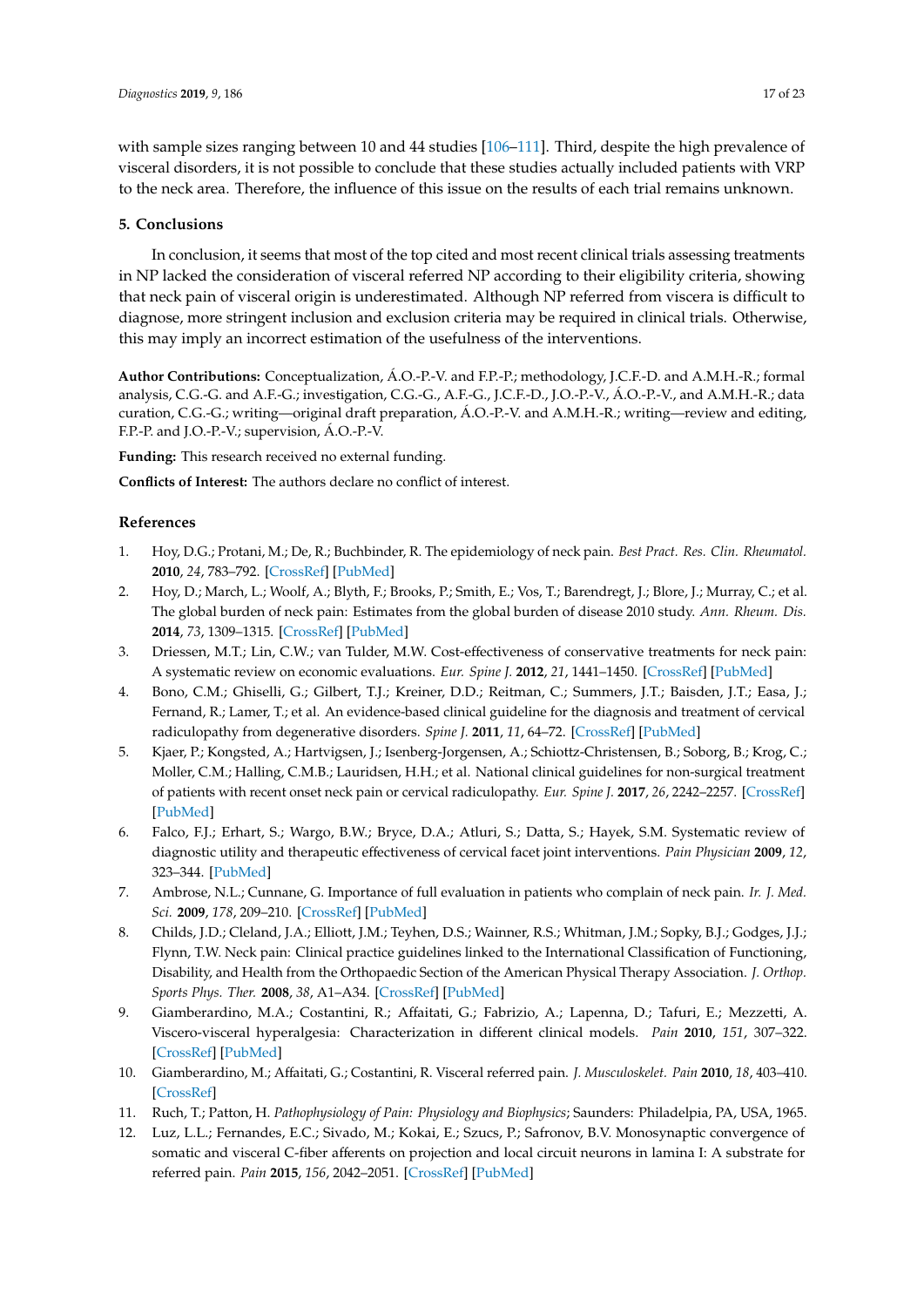- <span id="page-17-0"></span>13. Smith, M.D.; Russell, A.; Hodges, P.W. How common is back pain in women with gastrointestinal problems? *Clin. J. Pain* **2008**, *24*, 199–203. [\[CrossRef\]](http://dx.doi.org/10.1097/AJP.0b013e31815d3601) [\[PubMed\]](http://www.ncbi.nlm.nih.gov/pubmed/18287824)
- <span id="page-17-1"></span>14. Lee, D.G.; Chang, M.C. Neck-to-shoulder pain as an unusual presentation of pulmonary embolism in a patient with cervical spinal cord injury: A case report. *Medicine* **2017**, *96*, e8288. [\[CrossRef\]](http://dx.doi.org/10.1097/MD.0000000000008288) [\[PubMed\]](http://www.ncbi.nlm.nih.gov/pubmed/29049229)
- <span id="page-17-2"></span>15. Goodman, C.C. Screening for gastrointestinal, hepatic/biliary, and renal/urologic disease. *J. Hand Ther.* **2010**, *23*, 140–156. [\[CrossRef\]](http://dx.doi.org/10.1016/j.jht.2009.10.005) [\[PubMed\]](http://www.ncbi.nlm.nih.gov/pubmed/20036512)
- <span id="page-17-3"></span>16. Jarrell, J.; Giamberardino, M.A.; Robert, M.; Nasr-Esfahani, M. Bedside testing for chronic pelvic pain: Discriminating visceral from somatic pain. *Pain Res. Treat.* **2011**, *2011*, 692102. [\[CrossRef\]](http://dx.doi.org/10.1155/2011/692102) [\[PubMed\]](http://www.ncbi.nlm.nih.gov/pubmed/22135736)
- <span id="page-17-4"></span>17. Head, H. On disturbances of sensation with especial reference to the pain of visceral disease. *Brain* **1893**, *16*, 1–133. [\[CrossRef\]](http://dx.doi.org/10.1093/brain/16.1-2.1)
- <span id="page-17-5"></span>18. Amsterdam, E.A.; Wenger, N.K.; Brindis, R.G.; Casey, D.E.; Ganiats, T.G.; Holmes, D.R.; Jaffe, A.S.; Jneid, H.; Kelly, R.F.; Kontos, M.C.; et al. 2014 AHA/ACC Guideline for the management of patients with non-st-elevation acute coronary syndromes: A report of the American College of Cardiology/American Heart Association Task Force on Practice Guidelines. *J. Am. Coll. Cardiol.* **2014**, *64*, e139–e228. [\[CrossRef\]](http://dx.doi.org/10.1016/j.jacc.2014.09.017) [\[PubMed\]](http://www.ncbi.nlm.nih.gov/pubmed/25260718)
- <span id="page-17-6"></span>19. Horne, R.; James, D.; Petrie, K.; Weinman, J.; Vincent, R. Patients' interpretation of symptoms as a cause of delay in reaching hospital during acute myocardial infarction. *Heart* **2000**, *83*, 388–393. [\[CrossRef\]](http://dx.doi.org/10.1136/heart.83.4.388) [\[PubMed\]](http://www.ncbi.nlm.nih.gov/pubmed/10722534)
- <span id="page-17-7"></span>20. Saad, A.; Rex, D.K. Colonoscopy-induced splenic injury: Report of 3 cases and literature review. *Dig. Dis. Sci.* **2008**, *53*, 892–898. [\[CrossRef\]](http://dx.doi.org/10.1007/s10620-007-9963-5) [\[PubMed\]](http://www.ncbi.nlm.nih.gov/pubmed/17934832)
- <span id="page-17-8"></span>21. Lee, M.W.L.; McPhee, R.W.; Stringer, M.D. An evidence-based approach to human dermatomes. *Clin. Anat.* **2008**, *21*, 363–373. [\[CrossRef\]](http://dx.doi.org/10.1002/ca.20636) [\[PubMed\]](http://www.ncbi.nlm.nih.gov/pubmed/18470936)
- <span id="page-17-23"></span><span id="page-17-9"></span>22. Khosa, F.; McNulty, J.G.; Hickey, N.; O'Brien, P.; Tobin, A.; Noonan, N.; Ryan, B.; Keeling, P.W.; Kelleher, D.P.; McDonald, G.S. Transvenous liver biopsy via the femoral vein. *Clin. Radiol.* **2003**, *58*, 487–491. [\[CrossRef\]](http://dx.doi.org/10.1016/S0009-9260(02)00576-7)
- <span id="page-17-10"></span>23. Flanagin, B.A.; Mitchell, M.T.; Thistlethwaite, W.A.; Alverdy, J.C. Diagnosis and treatment of atypical presentations of hiatal hernia following bariatric surgery. *Obes. Surg.* **2010**, *20*, 386–392. [\[CrossRef\]](http://dx.doi.org/10.1007/s11695-009-0013-6) [\[PubMed\]](http://www.ncbi.nlm.nih.gov/pubmed/19856036)
- <span id="page-17-22"></span><span id="page-17-11"></span>24. Lehwald, N.; Krausch, M.; Franke, C.; Assmann, B.; Adam, R.; Knoefel, W.T. Sandifer syndrome: A multidisciplinary diagnostic and therapeutic challenge. *Eur. J. Pediatr. Surg.* **2007**, *17*, 203–206. [\[CrossRef\]](http://dx.doi.org/10.1055/s-2007-965145) [\[PubMed\]](http://www.ncbi.nlm.nih.gov/pubmed/17638161)
- <span id="page-17-21"></span><span id="page-17-12"></span>25. Monticone, M.; Iovine, R.; de Sena, G.; Rovere, G.; Uliano, D.; Arioli, G.; Bonaiuti, D.; Brugnoni, G.; Ceravolo, G.; Cerri, C.; et al. The Italian Society of Physical and Rehabilitation Medicine (SIMFER) recommendations for neck pain. *G. Ital. Med. Lav. Ergon.* **2013**, *35*, 36–50. [\[PubMed\]](http://www.ncbi.nlm.nih.gov/pubmed/23798233)
- <span id="page-17-13"></span>26. Tricco, A.C.; Lillie, E.; Zarin, W.; O´Brien, K.K.; Colquhoun, H.; Levac, D.; Moher, D.; Peters, M.D.J.; Horsley, T.; Weeks, L.; et al. PRISMA extension for Scoping Reviews (PRISMA-ScR): Checklist and Explanation. *Ann. Int. Med.* **2018**, *169*, 467–473. [\[CrossRef\]](http://dx.doi.org/10.7326/M18-0850) [\[PubMed\]](http://www.ncbi.nlm.nih.gov/pubmed/30178033)
- <span id="page-17-14"></span>27. De Morton, N.A. The PEDro scale is a valid measure of the methodological quality of clinical trials: A demographic study. *Aust. J. Physiother.* **2009**, *55*, 129–133. [\[CrossRef\]](http://dx.doi.org/10.1016/S0004-9514(09)70043-1)
- <span id="page-17-15"></span>28. Maher, C.G.; Sherrington, C.; Herbert, R.D.; Moseley, A.M.; Elkins, M. Reliability of the PEDro scale for rating quality of randomized controlled trials. *Phys. Ther.* **2003**, *83*, 713–721. [\[PubMed\]](http://www.ncbi.nlm.nih.gov/pubmed/12882612)
- <span id="page-17-16"></span>29. Armijo-Olivo, S.; da Costa, B.R.; Cummings, G.G.; Ha, C.; Fuentes, J.; Saltaji, H.; Egger, M. PEDro or Cochrane to assess the quality of clinical trials? A Meta-Epidemiological Study. *PLoS ONE* **2015**, *10*, e0132634. [\[CrossRef\]](http://dx.doi.org/10.1371/journal.pone.0132634) [\[PubMed\]](http://www.ncbi.nlm.nih.gov/pubmed/26161653)
- <span id="page-17-17"></span>30. Cerezo-Téllez, E.; Torres-Lacomba, M.; Fuentes-Gallardo, I.; Perez-Munoz, M.; Mayoral-del-Moral, O.; Lluch-Girbes, E.; Prieto-Valiente, L.; Falla, D. Effectiveness of dry needling for chronic nonspecific neck pain: A randomized, single-blinded, clinical trial. *Pain* **2016**, *157*, 1905–1917. [\[CrossRef\]](http://dx.doi.org/10.1097/j.pain.0000000000000591) [\[PubMed\]](http://www.ncbi.nlm.nih.gov/pubmed/27537209)
- <span id="page-17-18"></span>31. Viljanen, M.; Malmivaara, A.; Uitti, J.; Rinne, M.; Palmroos, R.; Laippala, P. Effectiveness of dynamic muscle training, relaxation training, or ordinary activity for chronic neck pain: Randomised controlled trial. *BMJ* **2003**, *327*, 475. [\[CrossRef\]](http://dx.doi.org/10.1136/bmj.327.7413.475) [\[PubMed\]](http://www.ncbi.nlm.nih.gov/pubmed/12946968)
- <span id="page-17-19"></span>32. Ylinen, J.; Takala, E.P.; Nykänen, M.; hakkinen, A.; Malkia, E.; Pohjolainen, T.; Karppi, S.-L.; Kautiainen, H.; Airaksinen, O. Active neck muscle training in the treatment of chronic neck pain in women: A randomized controlled trial. *JAMA* **2003**, *289*, 2509–2516. [\[CrossRef\]](http://dx.doi.org/10.1001/jama.289.19.2509) [\[PubMed\]](http://www.ncbi.nlm.nih.gov/pubmed/12759322)
- <span id="page-17-20"></span>33. Thompson, D.P.; Oldham, J.A.; Woby, S.R. Does adding cognitive-behavioural physiotherapy to exercise improve outcome in patients with chronic neck pain? A randomised controlled trial. *Physiotherapy* **2016**, *102*, 170–177. [\[CrossRef\]](http://dx.doi.org/10.1016/j.physio.2015.04.008) [\[PubMed\]](http://www.ncbi.nlm.nih.gov/pubmed/26383695)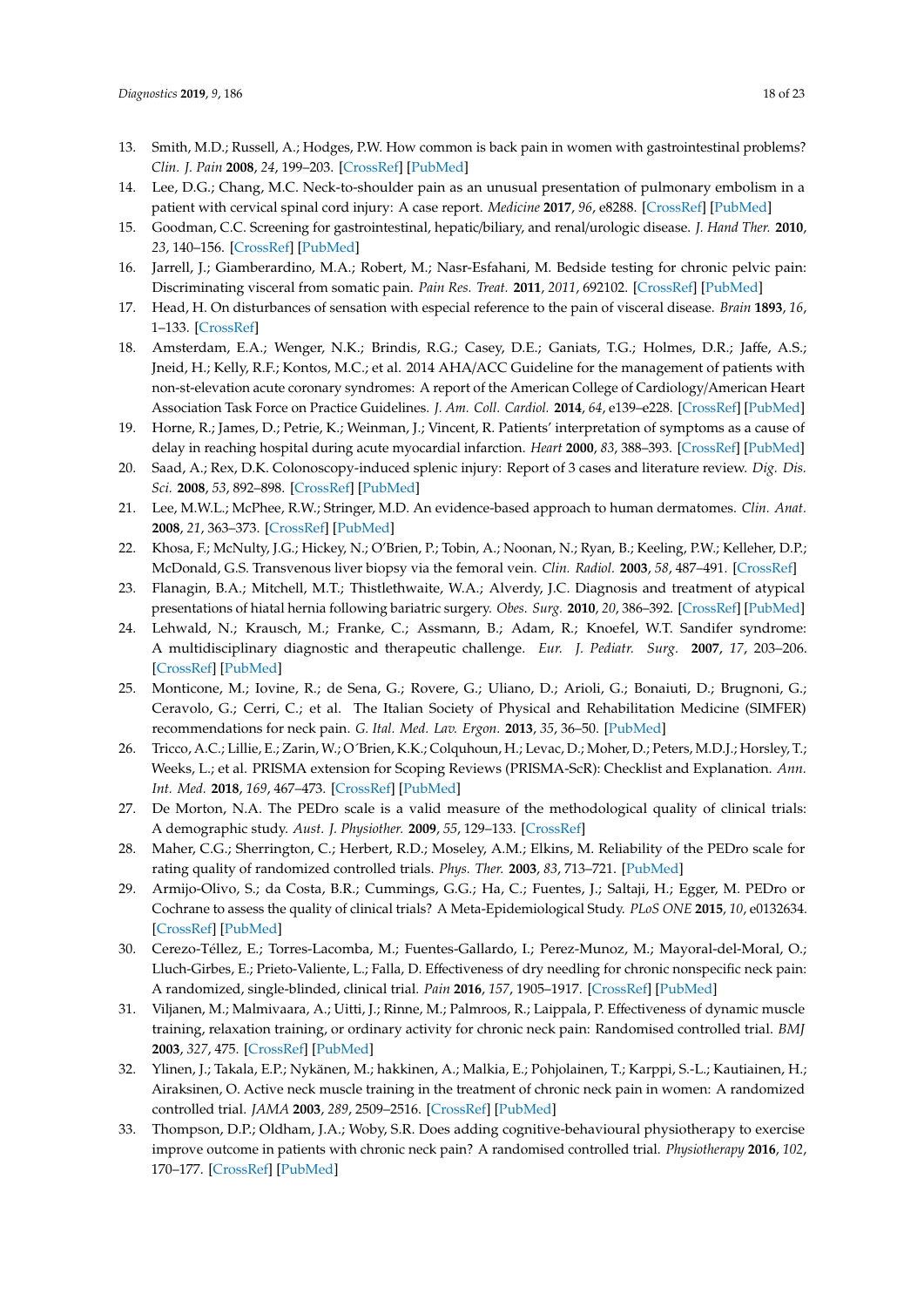- <span id="page-18-21"></span><span id="page-18-20"></span><span id="page-18-19"></span><span id="page-18-15"></span><span id="page-18-8"></span><span id="page-18-7"></span><span id="page-18-6"></span><span id="page-18-0"></span>34. De Araujo Cazotti, L.; Jones, A.; Roger-Silva, D.; Ribeiro, L.H.C.; Natour, J. Effectiveness of the Pilates method in the treatment of chronic mechanical neck pain: A randomized controlled trial. *Arch. Phys. Med. Rehabil.* **2018**, *99*, 1740–1746. [\[CrossRef\]](http://dx.doi.org/10.1016/j.apmr.2018.04.018) [\[PubMed\]](http://www.ncbi.nlm.nih.gov/pubmed/29752907)
- <span id="page-18-9"></span><span id="page-18-1"></span>35. Fernández-Carnero, J.; Sierra-Silvestre, E.; Beltran-Alacreu, H.; Gil-Martinez, A.; La Touche, R. Neural tension technique improves immediate conditioned pain modulation in patients with chronic neck pain: A randomized clinical trial. *Pain Med.* **2019**, *20*, 1227–1235. [\[CrossRef\]](http://dx.doi.org/10.1093/pm/pny115) [\[PubMed\]](http://www.ncbi.nlm.nih.gov/pubmed/29945245)
- <span id="page-18-2"></span>36. Jordan, A.; Bendix, T.; Nielsen, H.; Hansen, F.R.; Host, D.; Winkel, A. Intensive training, physiotherapy, or manipulation for patients with chronic neck pain. A prospective, single-blinded, randomized clinical trial. *Spine* **1998**, *23*, 311–319. [\[CrossRef\]](http://dx.doi.org/10.1097/00007632-199802010-00005) [\[PubMed\]](http://www.ncbi.nlm.nih.gov/pubmed/9507618)
- <span id="page-18-11"></span><span id="page-18-10"></span><span id="page-18-3"></span>37. Essex, H.; Parrott, S.; Atkin, K.; Ballard, K.; Blanda, M.; Eldred, J.; Hewitt, C.; Hopton, A.; Keding, A.; Lansdown, H.; et al. An economic evaluation of Alexander Technique lessons or acupuncture sessions for patients with chronic neck pain: A randomized trial (ATLAS). *PLoS ONE* **2017**, *12*, e0178918. [\[CrossRef\]](http://dx.doi.org/10.1371/journal.pone.0178918) [\[PubMed\]](http://www.ncbi.nlm.nih.gov/pubmed/29211741)
- <span id="page-18-12"></span><span id="page-18-4"></span>38. Manchikanti, L.; Singh, V.; Falco, F.J.; Cash, K.A.; Fellows, B. Comparative outcomes of a 2-year follow-up of cervical medial branch blocks in management of chronic neck pain: A randomized, double-blind controlled trial. *Pain Physician* **2010**, *13*, 437–450. [\[PubMed\]](http://www.ncbi.nlm.nih.gov/pubmed/20859313)
- <span id="page-18-13"></span><span id="page-18-5"></span>39. Viera, A.J.; Garrett, J.M. Understanding interobserver agreement: The kappa statistic. *Fam. Med.* **2005**, *37*, 360–363. [\[PubMed\]](http://www.ncbi.nlm.nih.gov/pubmed/15883903)
- <span id="page-18-30"></span>40. Cleland, J.A.; Childs, J.D.; McRae, M.; palmer, J.A.; Stowell, T. Immediate effects of thoracic manipulation in patients with neck pain: A randomized clinical trial. *Man. Ther.* **2005**, *10*, 127–135. [\[CrossRef\]](http://dx.doi.org/10.1016/j.math.2004.08.005) [\[PubMed\]](http://www.ncbi.nlm.nih.gov/pubmed/15922233)
- <span id="page-18-14"></span>41. Irnich, D.; Behrens, N.; Molzen, H.; Konig, A.; Gleditsch, J.; Krauss, M.; Natalis, M.; Senn, E.; Beyer, A.; Schops, P. Randomised trial of acupuncture compared with conventional massage and "sham" laser acupuncture for treatment of chronic neck pain. *BMJ* **2001**, *322*, 1574–1578. [\[CrossRef\]](http://dx.doi.org/10.1136/bmj.322.7302.1574) [\[PubMed\]](http://www.ncbi.nlm.nih.gov/pubmed/11431299)
- <span id="page-18-29"></span><span id="page-18-16"></span>42. Korthals-de Bos, I.B.; Hoving, J.L.; van Tulder, M.W.; Rutten-van-Molken, M.P.M.H.; Ader, H.J.; de Vet, H.C.M.; Koes, B.W.; Vondeling, H.; Bouter, L.M. Cost effectiveness of physiotherapy, manual therapy, and general practitioner care for neck pain: Economic evaluation alongside a randomised controlled trial. *BMJ* **2003**, *326*, 911. [\[PubMed\]](http://www.ncbi.nlm.nih.gov/pubmed/12714472)
- <span id="page-18-25"></span><span id="page-18-17"></span>43. Cleland, J.A.; Glynn, P.; Whitman, J.M.; Eberhart, S.L.; MacDonald, C.; Childs, J.D. Short-term effects of thrust versus nonthrust mobilization/manipulation directed at the thoracic spine in patients with neck pain: A randomized clinical trial. *Phys. Ther.* **2007**, *87*, 431–440. [\[CrossRef\]](http://dx.doi.org/10.2522/ptj.20060217) [\[PubMed\]](http://www.ncbi.nlm.nih.gov/pubmed/17341509)
- <span id="page-18-31"></span><span id="page-18-18"></span>44. Irnich, D.; Behrens, N.; Gleditsch, J.M.; Stor, W.; Schreiber, M.A.; Schops, P.; Vickers, A.J.; Beyer, A. Immediate effects of dry needling and acupuncture at distant points in chronic neck pain: Results of a randomized, double-blind, sham-controlled crossover trial. *Pain* **2002**, *99*, 83–89. [\[CrossRef\]](http://dx.doi.org/10.1016/S0304-3959(02)00062-3)
- <span id="page-18-24"></span>45. Hurwitz, E.L.; Morgenstern, H.; Harber, P.; Koniski, G.F.; Yu, F.; Adams, A.H. A randomized trial of chiropractic manipulation and mobilization for patients with neck pain: Clinical outcomes from the UCLA neck-pain study. *Am. J. Public Health* **2002**, *92*, 1634–1641. [\[CrossRef\]](http://dx.doi.org/10.2105/AJPH.92.10.1634) [\[PubMed\]](http://www.ncbi.nlm.nih.gov/pubmed/12356613)
- <span id="page-18-27"></span>46. White, P.; Lewith, G.; Prescott, P.; Conway, J. Acupuncture versus placebo for the treatment of chronic mechanical neck pain: A randomized, controlled trial. *Ann. Intern. Med.* **2004**, *141*, 911–919. [\[CrossRef\]](http://dx.doi.org/10.7326/0003-4819-141-12-200412210-00007) [\[PubMed\]](http://www.ncbi.nlm.nih.gov/pubmed/15611488)
- <span id="page-18-22"></span>47. Evans, R.; Bronfort, G.; Nelson, B.; Goldsmith, C.H. Two-year follow-up of a randomized clinical trial of spinal manipulation and two types of exercise for patients with chronic neck pain. *Spine* **2002**, *27*, 2383–2389. [\[CrossRef\]](http://dx.doi.org/10.1097/00007632-200211010-00013) [\[PubMed\]](http://www.ncbi.nlm.nih.gov/pubmed/12438988)
- <span id="page-18-26"></span>48. Hoving, J.L.; de Vet, H.C.; Koes, B.W.; van Mameren, H.; Deville, W.L.J.M.; van der Windt, D.A.W.M.; Assendelft, W.J.J.; Pool, J.J.M.; Scholten, R.J.P.M.; Korthals-deBos, I.B.C.; et al. Manual therapy, physical therapy, or continued care by the general practitioner for patients with neck pain: Long-term results from a pragmatic randomized clinical trial. *Clin. J. Pain* **2006**, *22*, 370–377. [\[CrossRef\]](http://dx.doi.org/10.1097/01.ajp.0000180185.79382.3f) [\[PubMed\]](http://www.ncbi.nlm.nih.gov/pubmed/16691091)
- <span id="page-18-28"></span>49. Chiu, T.T.; Lam, T.H.; Hedley, A.J. A randomized controlled trial on the efficacy of exercise for patients with chronic neck pain. *Spine* **2005**, *30*, E1–E7. [\[CrossRef\]](http://dx.doi.org/10.1097/01.brs.0000149082.68262.b1) [\[PubMed\]](http://www.ncbi.nlm.nih.gov/pubmed/15626966)
- <span id="page-18-23"></span>50. Bronfort, G.; Evans, R.; Anderson, A.V.; Svendsen, K.H.; Bracha, Y.; Grimm, R.H. Spinal manipulation, medication, or home exercise with advice for acute and subacute neck pain: A randomized trial. *Ann. Intern. Med.* **2012**, *156*, 1–10. [\[CrossRef\]](http://dx.doi.org/10.7326/0003-4819-156-1-201201030-00002) [\[PubMed\]](http://www.ncbi.nlm.nih.gov/pubmed/22213489)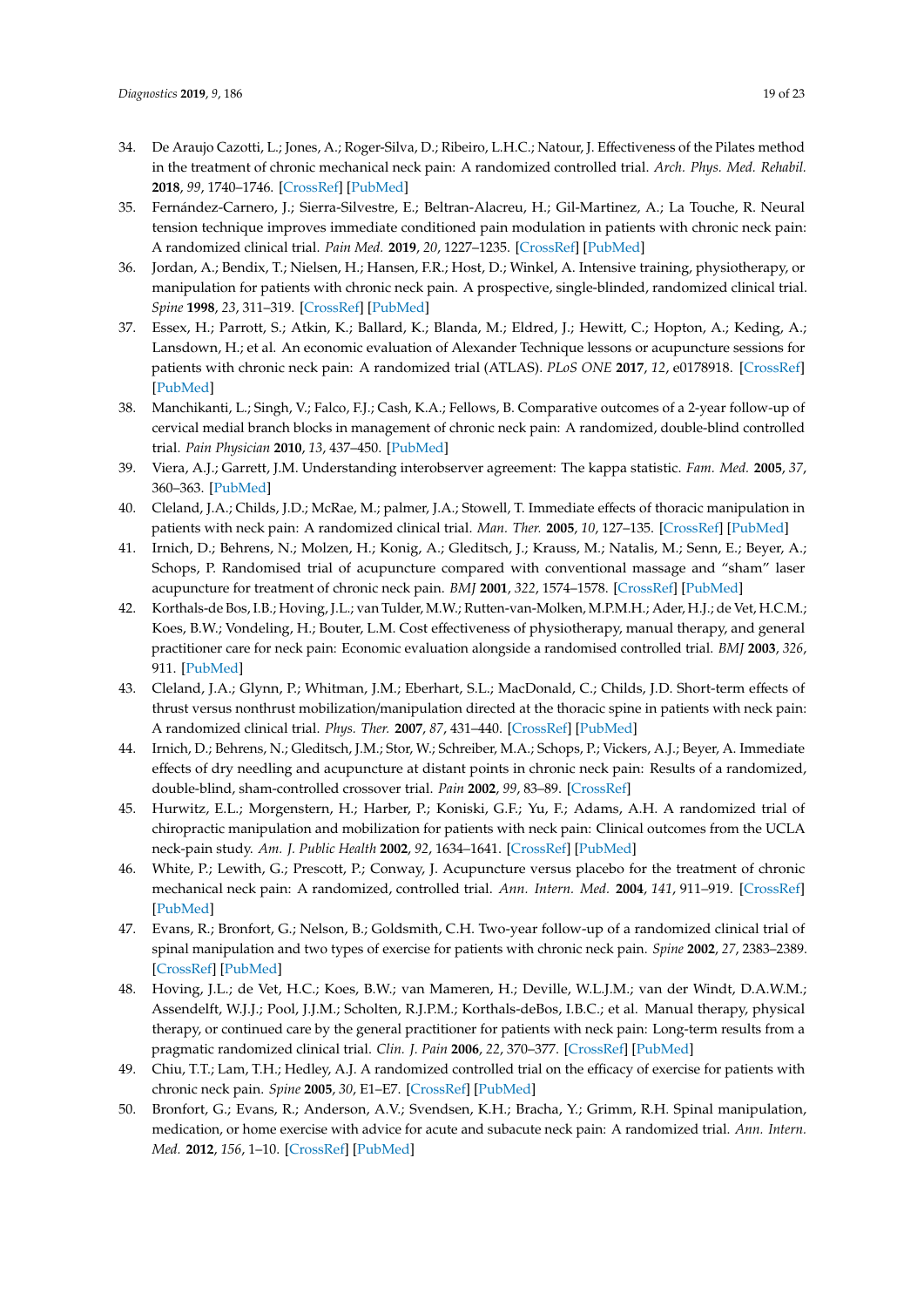- <span id="page-19-13"></span><span id="page-19-6"></span><span id="page-19-5"></span><span id="page-19-4"></span><span id="page-19-3"></span><span id="page-19-2"></span><span id="page-19-1"></span><span id="page-19-0"></span>51. Celenay, S.T.; Kaya, D.O.; Akbayrak, T. Cervical and scapulothoracic stabilization exercises with and without connective tissue massage for chronic mechanical neck pain: A prospective, randomised controlled trial. *Man. Ther.* **2016**, *21*, 144–150. [\[CrossRef\]](http://dx.doi.org/10.1016/j.math.2015.07.003) [\[PubMed\]](http://www.ncbi.nlm.nih.gov/pubmed/26211422)
- <span id="page-19-17"></span><span id="page-19-7"></span>52. Celenay, S.T.; Akbayrak, T.; Kaya, D.O. A comparison of the effects of stabilization exercises plus manual therapy to those of stabilization exercises alone in patients with nonspecific mechanical neck pain: A randomized clinical trial. *J. Orthop. Sports Phys. Ther.* **2016**, *46*, 44–55. [\[CrossRef\]](http://dx.doi.org/10.2519/jospt.2016.5979) [\[PubMed\]](http://www.ncbi.nlm.nih.gov/pubmed/26755405)
- <span id="page-19-14"></span><span id="page-19-8"></span>53. Griswold, D.; Learman, K.; Kolber, M.J.; O'Halloran, B.; Cleland, J.A. Pragmatically applied cervical and thoracic nonthrust manipulation versus thrust manipulation for patients with mechanical neck pain: A multicenter randomized clinical trial. *J. Orthop. Sports Phys. Ther.* **2018**, *48*, 137–145. [\[CrossRef\]](http://dx.doi.org/10.2519/jospt.2018.7738) [\[PubMed\]](http://www.ncbi.nlm.nih.gov/pubmed/29406835)
- <span id="page-19-12"></span><span id="page-19-9"></span>54. Krøll, L.S.; Hammarlund, C.S.; Linde, M.; Gard, G.; Jensen, R.H. The effects of aerobic exercise for persons with migraine and co-existing tension-type headache and neck pain. A randomized, controlled, clinical trial. *Cephalalgia* **2018**, *38*, 1805–1816. [\[CrossRef\]](http://dx.doi.org/10.1177/0333102417752119) [\[PubMed\]](http://www.ncbi.nlm.nih.gov/pubmed/29333870)
- <span id="page-19-15"></span>55. Lauche, R.; Stumpe, C.; Fehr, J.; Cramer, H.; Cheng, Y.W.; Wayne, P.M.; Rampp, T.; Langhorst, J.; Dobos, G. The effects of Tai Chi and neck exercises in the treatment of chronic nonspecific neck pain: A randomized controlled trial. *J. Pain.* **2016**, *17*, 1013–1027. [\[CrossRef\]](http://dx.doi.org/10.1016/j.jpain.2016.06.004) [\[PubMed\]](http://www.ncbi.nlm.nih.gov/pubmed/27345663)
- <span id="page-19-16"></span>56. Lauche, R.; Schuth, M.; Schwickert, M.; Ludtke, R.; Musial, F.; Michalsen, A.; Dobos, G.; Choi, K.E. Efficacy of the Alexander Technique in treating chronic non-specific neck pain: A randomized controlled trial. *Clin. Rehabil.* **2016**, *30*, 247–258. [\[CrossRef\]](http://dx.doi.org/10.1177/0269215515578699) [\[PubMed\]](http://www.ncbi.nlm.nih.gov/pubmed/25834276)
- <span id="page-19-10"></span>57. Monticone, M.; Ambrosini, E.; Rocca, B.; Cazzaniga, D.; Liquori, V.; Pedrocchi, A.; Vernon, H. Group-based multimodal exercises integrated with cognitive-behavioural therapy improve disability, pain and quality of life of subjects with chronic neck pain: A randomized controlled trial with one-year follow-up. *Clin. Rehabil.* **2017**, *31*, 742–752. [\[CrossRef\]](http://dx.doi.org/10.1177/0269215516651979) [\[PubMed\]](http://www.ncbi.nlm.nih.gov/pubmed/27246516)
- <span id="page-19-11"></span>58. Pillastrini, P.; de Lima E Sá Resende, F.; Banchelli, F.; Burioli, A.; Di CIaccio, E.; Guccione, A.A.; Villafañe, J.H.; Vanti, C. Effectiveness of Global Postural Re-education in patients with chronic nonspecific neck pain: Randomized controlled trial. *Phys. Ther.* **2016**, *96*, 1408–1416. [\[CrossRef\]](http://dx.doi.org/10.2522/ptj.20150501) [\[PubMed\]](http://www.ncbi.nlm.nih.gov/pubmed/27013576)
- <span id="page-19-18"></span>59. Ris, I.; Søgaard, K.; Gram, B.; Agerbo, K.; Boyle, E.; Juul-Kristensen, B. Does a combination of physical training, specific exercises and pain education improve health-related quality of life in patients with chronic neck pain? A randomised control trial with a 4-month follow up. *Man. Ther.* **2016**, *26*, 132–140. [\[CrossRef\]](http://dx.doi.org/10.1016/j.math.2016.08.004) [\[PubMed\]](http://www.ncbi.nlm.nih.gov/pubmed/27598552)
- <span id="page-19-19"></span>60. Tunwattanapong, P.; Kongkasuwan, R.; Kuptniratsaikul, V. The effectiveness of a neck and shoulder stretching exercise program among office workers with neck pain: A randomized controlled trial. *Clin. Rehabil.* **2016**, *30*, 64–72. [\[CrossRef\]](http://dx.doi.org/10.1177/0269215515575747) [\[PubMed\]](http://www.ncbi.nlm.nih.gov/pubmed/25780258)
- <span id="page-19-20"></span>61. Giamberardino, M.A. Clinical Updates. Visceral Pain. *Pain* **2005**, *12*, 1–6.
- <span id="page-19-21"></span>62. Giamberardino, M.A. Recent and forgotten aspects of visceral pain. *Eur. J. Pain* **1999**, *3*, 77–92. [\[CrossRef\]](http://dx.doi.org/10.1053/eujp.1999.0117) [\[PubMed\]](http://www.ncbi.nlm.nih.gov/pubmed/10700338)
- <span id="page-19-22"></span>63. Gerwin, R. Myofascial and visceral pain syndromes: Visceral-somatic pain representations. *J. Musculoskelet. Pain* **2002**, *10*, 65–75. [\[CrossRef\]](http://dx.doi.org/10.1300/J094v10n01_13)
- <span id="page-19-23"></span>64. Srbely, J.Z. New trends in the treatment and management of myofascial pain syndrome. *Curr. Pain Headache Rep.* **2010**, *14*, 346–352. [\[CrossRef\]](http://dx.doi.org/10.1007/s11916-010-0128-4) [\[PubMed\]](http://www.ncbi.nlm.nih.gov/pubmed/20607458)
- <span id="page-19-24"></span>65. Campos Kraychete, D.; Tesseroli de Siqueira, J.; Batista García, J.; Kimiko Sakata, R.; Sousa, A.M.; de Andrade, D.C.; Mariotto Zakka, T.R.; Jacobsen Teixeira, M. Clinical evidence on visceral pain. Systematic review. *Rev. Dor* **2017**, *18*, 65–71. [\[CrossRef\]](http://dx.doi.org/10.5935/1806-0013.20170014)
- <span id="page-19-25"></span>66. Rana, A.Q.; Yousuf, M.S.; Joian, S. A chronic case of adult-onset Sandifer syndrome. *Neurol. Sci.* **2013**, *34*, 405–406. [\[CrossRef\]](http://dx.doi.org/10.1007/s10072-012-1005-1) [\[PubMed\]](http://www.ncbi.nlm.nih.gov/pubmed/22411687)
- <span id="page-19-26"></span>67. Han, D.G.; Lee, C.J. Headache associated with visceral disorders is "parasympathetic referred pain". *Med. Hypotheses* **2009**, *73*, 561–563. [\[CrossRef\]](http://dx.doi.org/10.1016/j.mehy.2009.05.047) [\[PubMed\]](http://www.ncbi.nlm.nih.gov/pubmed/19560874)
- <span id="page-19-27"></span>68. Williams, P.; Bannister, L.; Berry, M. *Gray's Anatomy*, 38th ed.; Churchill Livingstone: New York, NY, USA, 1995.
- <span id="page-19-28"></span>69. Kostreva, D.R.; Pontus, S.P. Pericardial mechanoreceptors with phrenic afferents. *Am. J. Physiol.* **1993**, *264*, H1836–H1846. [\[CrossRef\]](http://dx.doi.org/10.1152/ajpheart.1993.264.6.H1836) [\[PubMed\]](http://www.ncbi.nlm.nih.gov/pubmed/8322912)
- <span id="page-19-29"></span>70. Loukas, M.; Du Plessis, M.; Louis, R.G.; Tubbs, R.S.; Wartmann, C.T.; Apaydin, N. The subdiaphragmatic part of the phrenic nerve—Morphometry and connections to autonomic ganglia. *Clin. Anat.* **2016**, *29*, 120–128. [\[CrossRef\]](http://dx.doi.org/10.1002/ca.22652) [\[PubMed\]](http://www.ncbi.nlm.nih.gov/pubmed/26457392)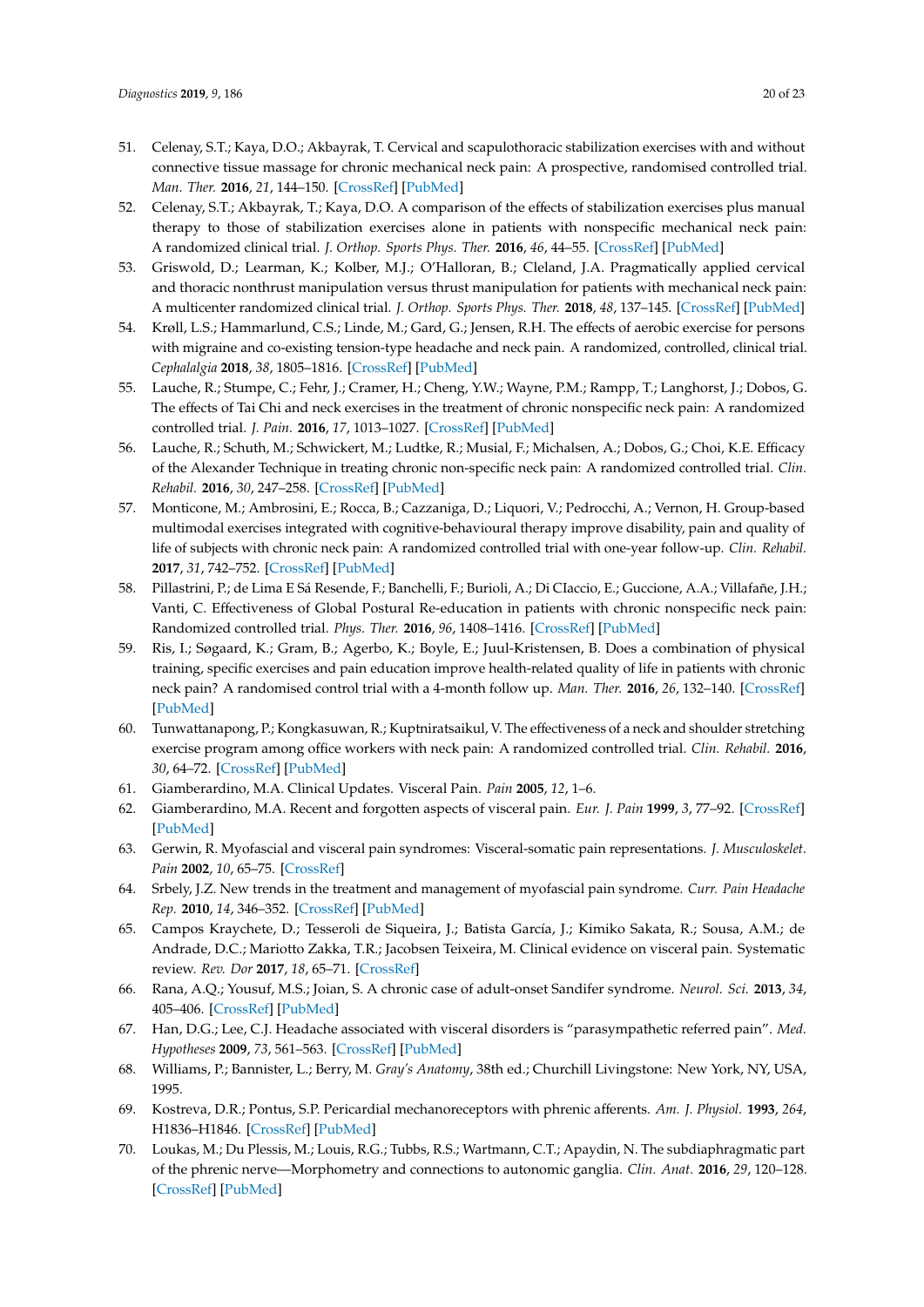- <span id="page-20-0"></span>71. Rusu, M.C. Considerations on the phrenic ganglia. *Ann. Anat.* **2006**, *188*, 85–92. [\[CrossRef\]](http://dx.doi.org/10.1016/j.aanat.2005.09.005) [\[PubMed\]](http://www.ncbi.nlm.nih.gov/pubmed/16447917)
- <span id="page-20-1"></span>72. Netter, F. *Atlas of Human Anatomy*; Saunders/Elsevier: Philadelphia, PA, USA, 2011.
- <span id="page-20-2"></span>73. Hartmann, H.; Beckh, K. Nerve supply and nervous control of liver function. In *Textbook of Clinical Hematology*; McIntyre, N., Benhamou, J., Bircher, J., Eds.; Oxford University Press: Oxford, UK, 1992; p. 93.
- <span id="page-20-3"></span>74. Kostreva, D.R.; Pontus, S.P. Hepatic vein, hepatic parenchymal, and inferior vena caval mechanoreceptors with phrenic afferents. *Am. J. Physiol.* **1993**, *265*, 15–20. [\[CrossRef\]](http://dx.doi.org/10.1152/ajpgi.1993.265.1.G15) [\[PubMed\]](http://www.ncbi.nlm.nih.gov/pubmed/8338164)
- <span id="page-20-4"></span>75. Abdel-Misih, S.R.; Bloomston, M. Liver anatomy. *Surg. Clin. N. Am.* **2010**, *90*, 643–653. [\[CrossRef\]](http://dx.doi.org/10.1016/j.suc.2010.04.017) [\[PubMed\]](http://www.ncbi.nlm.nih.gov/pubmed/20637938)
- <span id="page-20-5"></span>76. Iwahashi, K.; Matsuda, R.; Tsunekawa, K. Afferent innervation of the gallbladder in the cat, studied by the horseradish peroxidase method. *J. Auton. Nerv. Syst.* **1991**, *32*, 145–151. [\[CrossRef\]](http://dx.doi.org/10.1016/0165-1838(91)90064-A)
- <span id="page-20-6"></span>77. Yi, S.Q.; Ohta, T.; Tsuchida, A.; Terayama, H.; Naito, M.; Li, J.; Wang, H.X.; Yi, N.; Tanaka, S.; Itoh, M. Surgical anatomy of innervation of the gallbladder in humans and Suncus murinus with special reference to morphological understanding of gallstone formation after gastrectomy. *World J. Gastroenterol.* **2007**, *13*, 2066–2071. [\[CrossRef\]](http://dx.doi.org/10.3748/wjg.v13.i14.2066) [\[PubMed\]](http://www.ncbi.nlm.nih.gov/pubmed/17465449)
- <span id="page-20-7"></span>78. Yi, S.Q.; Ren, K.; Kinoshita, M.; Takano, M.; Itoh, M.; Ozaki, N. Innervation of extrahepatic biliary tract, with special reference to the direct bidirectional neural connections of the gall bladder, sphincter of Oddi and duodenum in Suncus murinus, in whole-mount immunohistochemical study. *Anat. Histol. Embryol.* **2016**, *45*, 184–188. [\[CrossRef\]](http://dx.doi.org/10.1111/ahe.12186) [\[PubMed\]](http://www.ncbi.nlm.nih.gov/pubmed/26179953)
- <span id="page-20-8"></span>79. Yin, W.; Bogduk, N. The nature of neck pain in a private pain clinic in the United States. *Pain. Med.* **2008**, *9*, 196–203. [\[CrossRef\]](http://dx.doi.org/10.1111/j.1526-4637.2007.00369.x) [\[PubMed\]](http://www.ncbi.nlm.nih.gov/pubmed/18298702)
- <span id="page-20-9"></span>80. Eusebi, L.H.; Ratnakumaran, R.; Yuan, Y.; Solaymani-DOdaran, M.; Bazzoli, F.; Ford, A.C. Global prevalence of, and risk factors for, gastro-oesophageal reflux symptoms: A meta-analysis. *Gut* **2018**, *67*, 430–440. [\[CrossRef\]](http://dx.doi.org/10.1136/gutjnl-2016-313589) [\[PubMed\]](http://www.ncbi.nlm.nih.gov/pubmed/28232473)
- <span id="page-20-10"></span>81. Knab, L.M.; Boller, A.M.; Mahvi, D.M. Cholecystitis. *Surg. Clin. N. Am.* **2014**, *94*, 455–470. [\[CrossRef\]](http://dx.doi.org/10.1016/j.suc.2014.01.005) [\[PubMed\]](http://www.ncbi.nlm.nih.gov/pubmed/24679431)
- <span id="page-20-11"></span>82. Bedogni, G.; Miglioli, L.; Masutti, F.; Tiribelli, C.; Marchesini, G.; Bellentani, S. Prevalence of and risk factors for nonalcoholic fatty liver disease: The Dionysos nutrition and liver study. *Hepatology* **2005**, *42*, 44–52. [\[CrossRef\]](http://dx.doi.org/10.1002/hep.20734) [\[PubMed\]](http://www.ncbi.nlm.nih.gov/pubmed/15895401)
- <span id="page-20-12"></span>83. Côté, P.; Cassidy, J.D.; Carroll, L. The factors associated with neck pain and its related disability in the Saskatchewan population. *Spine* **2000**, *25*, 1109–1117. [\[CrossRef\]](http://dx.doi.org/10.1097/00007632-200005010-00012) [\[PubMed\]](http://www.ncbi.nlm.nih.gov/pubmed/10788856)
- <span id="page-20-13"></span>84. Ozaki, N.; Bielefeldt, K.; Sengupta, J.N.; Gebhart, G.F. Models of gastric hyperalgesia in the rat. *Am. J. Physiol. Gastrointest. Liver Physiol.* **2002**, *283*, G666–G676. [\[CrossRef\]](http://dx.doi.org/10.1152/ajpgi.00001.2002) [\[PubMed\]](http://www.ncbi.nlm.nih.gov/pubmed/12181181)
- <span id="page-20-14"></span>85. Palacios-Ceña, D.; Alonso-Blanco, C.; Hernández-Barrera, V.; Carrasco-Garrido, P.; Jimenez-Garcia, R.; Fernandez-de-las-Penas, C. Prevalence of neck and low back pain in community-dwelling adults in Spain: An updated population-based national study (2009/10–2011/12). *Eur. Spine J.* **2015**, *24*, 482–492. [\[CrossRef\]](http://dx.doi.org/10.1007/s00586-014-3567-5) [\[PubMed\]](http://www.ncbi.nlm.nih.gov/pubmed/25208501)
- <span id="page-20-15"></span>86. Kumagai, G.; Wada, K.; Tanaka, T.; Kudo, H.; Asari, T.; Chiba, D.; Ota, S.; Nakaji, S.; Ishibayi, I. Associations between neck symptoms and LDL cholesterol in a cross-sectional population-based study. *J. Orthop. Sci.* **2018**, *23*, 277–281. [\[CrossRef\]](http://dx.doi.org/10.1016/j.jos.2017.11.002) [\[PubMed\]](http://www.ncbi.nlm.nih.gov/pubmed/29174032)
- <span id="page-20-16"></span>87. Mäntyselkä, P.; Kautiainen, H.; Vanhala, M. Prevalence of neck pain in subjects with metabolic syndrome: A cross-sectional population-based study. *BMC Musculoskelet. Disord.* **2010**, *11*, 171. [\[CrossRef\]](http://dx.doi.org/10.1186/1471-2474-11-171) [\[PubMed\]](http://www.ncbi.nlm.nih.gov/pubmed/20670458)
- <span id="page-20-17"></span>88. Nair, J.; Streeter, K.A.; Turner, S.M.F.; Sunshine, M.D.; Bolser, D.C.; Fox, E.J.; Davenport, P.W.; Fuller, D.D. Anatomy and physiology of phrenic afferent neurons. *J. Neurophysiol.* **2017**, *118*, 2975–2990. [\[CrossRef\]](http://dx.doi.org/10.1152/jn.00484.2017) [\[PubMed\]](http://www.ncbi.nlm.nih.gov/pubmed/28835527)
- <span id="page-20-18"></span>89. Rouzade, M.L.; Fioramonti, J.; Bueno, L. A model for evaluation of gastric sensitivity in awake rats. *Neurogastroenterol. Motil.* **1998**, *10*, 157–163. [\[CrossRef\]](http://dx.doi.org/10.1046/j.1365-2982.1998.00091.x) [\[PubMed\]](http://www.ncbi.nlm.nih.gov/pubmed/9614674)
- <span id="page-20-19"></span>90. Zhang, H.H.; Hu, J.; Zhou, Y.L.; Hu, S.F.; Wang, Y.M.; Chen, W.; Xiao, Y.; Huang, L.Y.M.; Jiang, X.H.; Xu, G.Y. Promoted interaction of nuclear factor -kB with demethylated cystathione-β-synthetase gene contributes to gastric hypersensitivity in diabetic rats. *J. Neurosci.* **2013**, *33*, 9028–9038. [\[CrossRef\]](http://dx.doi.org/10.1523/JNEUROSCI.1068-13.2013) [\[PubMed\]](http://www.ncbi.nlm.nih.gov/pubmed/23699514)
- <span id="page-20-20"></span>91. Giamberardino, M.A.; Affaitati, G.; Lerza, R.; fano, G.; Fulle, S.; Belia, S.; Lapenna, D.; Vecchiet, L. Evaluation of indices of skeletal muscle contraction in areas of referred hyperalgesia from an artificial ureteric stone in rats. *Neurosci. Lett.* **2003**, *338*, 213–216. [\[CrossRef\]](http://dx.doi.org/10.1016/S0304-3940(02)01409-X)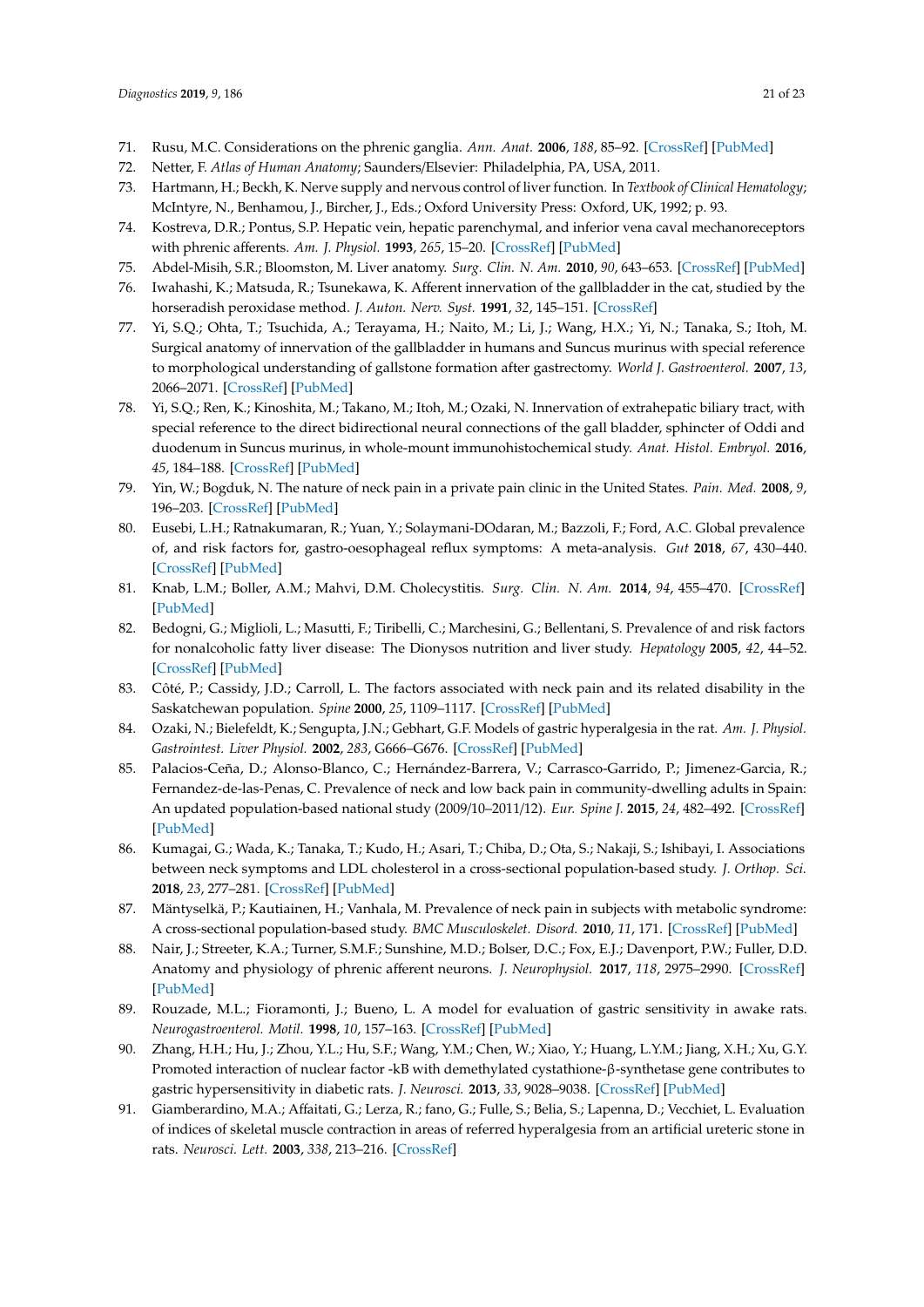- <span id="page-21-0"></span>92. Sun, Y.; Tan, Y.; Song, G. Effects and mechanisms of gastric electrical stimulation on visceral pain in a rodent model of gastric hyperalgesia secondary to chemically induced mucosal ulceration. *Neurogastroenterol. Motil.* **2014**, *26*, 176–186. [\[CrossRef\]](http://dx.doi.org/10.1111/nmo.12248) [\[PubMed\]](http://www.ncbi.nlm.nih.gov/pubmed/24165025)
- <span id="page-21-1"></span>93. Dong, Y.; Li, S.; Yin, J.; Chen, J.D.Z. Ameliorating effects of optimized gastric electrical stimulation and mechanisms involving nerve growth factor opioids in a rodent model of gastric hypersensitivity. *Neurogastroenterol. Motil.* **2019**, *31*, e13551. [\[CrossRef\]](http://dx.doi.org/10.1111/nmo.13551) [\[PubMed\]](http://www.ncbi.nlm.nih.gov/pubmed/30790401)
- <span id="page-21-2"></span>94. Silva, A.C.O.; Biasotto-Gonzalez, D.A.; Oliveira, F.H.M.; Andrade, A.O.; Gomes, C.A.F.D.; Lanza, F.D.; Amorim, C.F.; Politti, F. Effect of osteopathic visceral manipulation on pain, cervical range of motion, and upper trapezius muscle activity in patients with chronic nonspecific neck pain and functional dispepsia: A randomized, doublé-blind, placebo-controlled pilot study. *Evid. Based Complement. Alternat. Med.* **2018**, *2018*, 4929271. [\[CrossRef\]](http://dx.doi.org/10.1155/2018/4929271) [\[PubMed\]](http://www.ncbi.nlm.nih.gov/pubmed/30534176)
- <span id="page-21-3"></span>95. Eguaras, N.; Rodriguez-Lopez, E.S.; Lopez-Dicastillo, O.; Franco-Sierra, M.A.; Ricard, F.; Oliva-Pascual-Vaca, A. Effects of osteopathic visceral treatment in patients with gastroesophageal reflux: A randomized controlled trial. *J. Clin. Med.* **2019**, *8*, 1738. [\[CrossRef\]](http://dx.doi.org/10.3390/jcm8101738) [\[PubMed\]](http://www.ncbi.nlm.nih.gov/pubmed/31635110)
- <span id="page-21-4"></span>96. Sterling, M.; de Zoete, R.M.J.; Coppieters, I.; Farrell, S.C. Best evidence rehabilitation for chronic pain Part 4: Neck pain. *J. Clin. Med.* **2019**, *8*, 1219. [\[CrossRef\]](http://dx.doi.org/10.3390/jcm8081219) [\[PubMed\]](http://www.ncbi.nlm.nih.gov/pubmed/31443149)
- <span id="page-21-5"></span>97. Sergent, S.R.; Johnson, S.M.; Ashurst, J.; Johnston, G. Epstein-Barr virus associated atraumatic spleen laceration presenting with neck and shoulder pain. *Am. J. Case Rep.* **2015**, *16*, 774–777. [\[CrossRef\]](http://dx.doi.org/10.12659/AJCR.893919) [\[PubMed\]](http://www.ncbi.nlm.nih.gov/pubmed/26516137)
- <span id="page-21-6"></span>98. Carter, C.T. Acute thoracolumbar pain due to pholecystitis: A case study. *Chiropr. Man. Ther.* **2015**, *23*, 34. [\[CrossRef\]](http://dx.doi.org/10.1186/s12998-015-0079-2) [\[PubMed\]](http://www.ncbi.nlm.nih.gov/pubmed/26689256)
- <span id="page-21-7"></span>99. Srirangam, S.J.; Pollard, A.J.; Adeyoju, A.A.; O'Reilly, P.H. Nephroptosis: Seriously misunderstood? *Bju Int.* **2009**, *103*, 296–300. [\[CrossRef\]](http://dx.doi.org/10.1111/j.1464-410X.2008.08082.x) [\[PubMed\]](http://www.ncbi.nlm.nih.gov/pubmed/18990154)
- <span id="page-21-8"></span>100. Hoenig, D.M.; Hemal, A.K.; Shalhav, A.L.; Clayman, R.V. Nephroptosis: A "disparaged" condition revisited. *Urology* **1999**, *54*, 590–596. [\[CrossRef\]](http://dx.doi.org/10.1016/S0090-4295(99)00279-4)
- <span id="page-21-9"></span>101. Luong, C.; Starovoytov, A.; Heydari, M.; Sedlak, T.; Aymong, E.; Saw, J. Clinical presentation of patients with spontaneous coronary artery dissection. *Catheter. Cardiovasc. Interv.* **2017**, *89*, 1149–1154. [\[CrossRef\]](http://dx.doi.org/10.1002/ccd.26977) [\[PubMed\]](http://www.ncbi.nlm.nih.gov/pubmed/28244197)
- <span id="page-21-10"></span>102. Li, L.; Xu, C.; Deng, K.; Zhou, X.; Liu, Z.B.; Busse, J.W.; Ren, Y.; Zou, K.; Sun, X. The reporting of safety among drug systematic reviews was poor before the implementation of the PRISMA harms checklist. *J. Clin. Epidemiol.* **2019**, *105*, 125–135. [\[CrossRef\]](http://dx.doi.org/10.1016/j.jclinepi.2018.09.014) [\[PubMed\]](http://www.ncbi.nlm.nih.gov/pubmed/30278212)
- 103. Prasad, V.; Gall, V.; Cifu, A. The frequency of medical reversal. *Arch. Intern. Med.* **2011**, *171*, 1675–1676. [\[CrossRef\]](http://dx.doi.org/10.1001/archinternmed.2011.295) [\[PubMed\]](http://www.ncbi.nlm.nih.gov/pubmed/21747003)
- 104. Crutzen, R.; Viechtbauer, W.; Spigt, M.; Kotz, D. Differential attrition in health behaviour change trials: A systematic review and meta-analysis. *Psychol. Health.* **2015**, *30*, 122–134. [\[CrossRef\]](http://dx.doi.org/10.1080/08870446.2014.953526) [\[PubMed\]](http://www.ncbi.nlm.nih.gov/pubmed/25109224)
- <span id="page-21-11"></span>105. Mbuagbaw, L.; Thabane, M.; Vanniyasingam, T.; Debono, V.B.; Kosa, S.; Zhang, S.Y.; Ye, C.L.; Parpia, S.; Dennis, B.B.; Thabane, L. Improvement in the quality of abstracts in major clinical journals since CONSORT extension for abstracts: A systematic review. *Contemp. Clin. Trials* **2014**, *38*, 245–250. [\[CrossRef\]](http://dx.doi.org/10.1016/j.cct.2014.05.012) [\[PubMed\]](http://www.ncbi.nlm.nih.gov/pubmed/24861557)
- <span id="page-21-12"></span>106. Kho, M.E.; Duffet, M.; Willison, D.J.; Cook, D.J.; Brouwers, M.C. Written informed consent and selection bias in observational studies using medical records: Systematic review. *BMJ* **2009**, *338*, b866. [\[CrossRef\]](http://dx.doi.org/10.1136/bmj.b866) [\[PubMed\]](http://www.ncbi.nlm.nih.gov/pubmed/19282440)
- 107. Hrobjartsson, A.; Skou, A.S.; Emanuelsson, F.; Tendal, B.; Hilden, J.; Boutron, I.; Ravaud, P.; Brorson, S. Observer bias in randomised clinical trials with binary outcomes: Systematic review of trials with both blinded and non-blinded outcome assessors. *BMJ* **2012**, *334*, e1119. [\[CrossRef\]](http://dx.doi.org/10.1136/bmj.e1119) [\[PubMed\]](http://www.ncbi.nlm.nih.gov/pubmed/22371859)
- 108. Hrobjartsson, A.; Skou, A.S.; Emanuelsson, F.; Tendal, B.; Hilden, J.; Boutron, I.; Ravaud, P.; Brorson, S. Observer bias in randomized clinical trials with measurement scale outcomes: A systematic review of trials with both blinded and nonblinded outcome assessors. *CMAJ* **2013**, *185*, E201–E211. [\[CrossRef\]](http://dx.doi.org/10.1503/cmaj.120744) [\[PubMed\]](http://www.ncbi.nlm.nih.gov/pubmed/23359047)
- 109. Grimm, N.L.; Shea, K.G.; Leaver, R.W.; Aoki, S.K.; Carey, J.L. Efficacy and degree of bias in knee injury prevention studies: A systematic review of RCTs. *Clin. Orthop. Relat. Res.* **2013**, *471*, 308–316. [\[CrossRef\]](http://dx.doi.org/10.1007/s11999-012-2565-3) [\[PubMed\]](http://www.ncbi.nlm.nih.gov/pubmed/22961316)